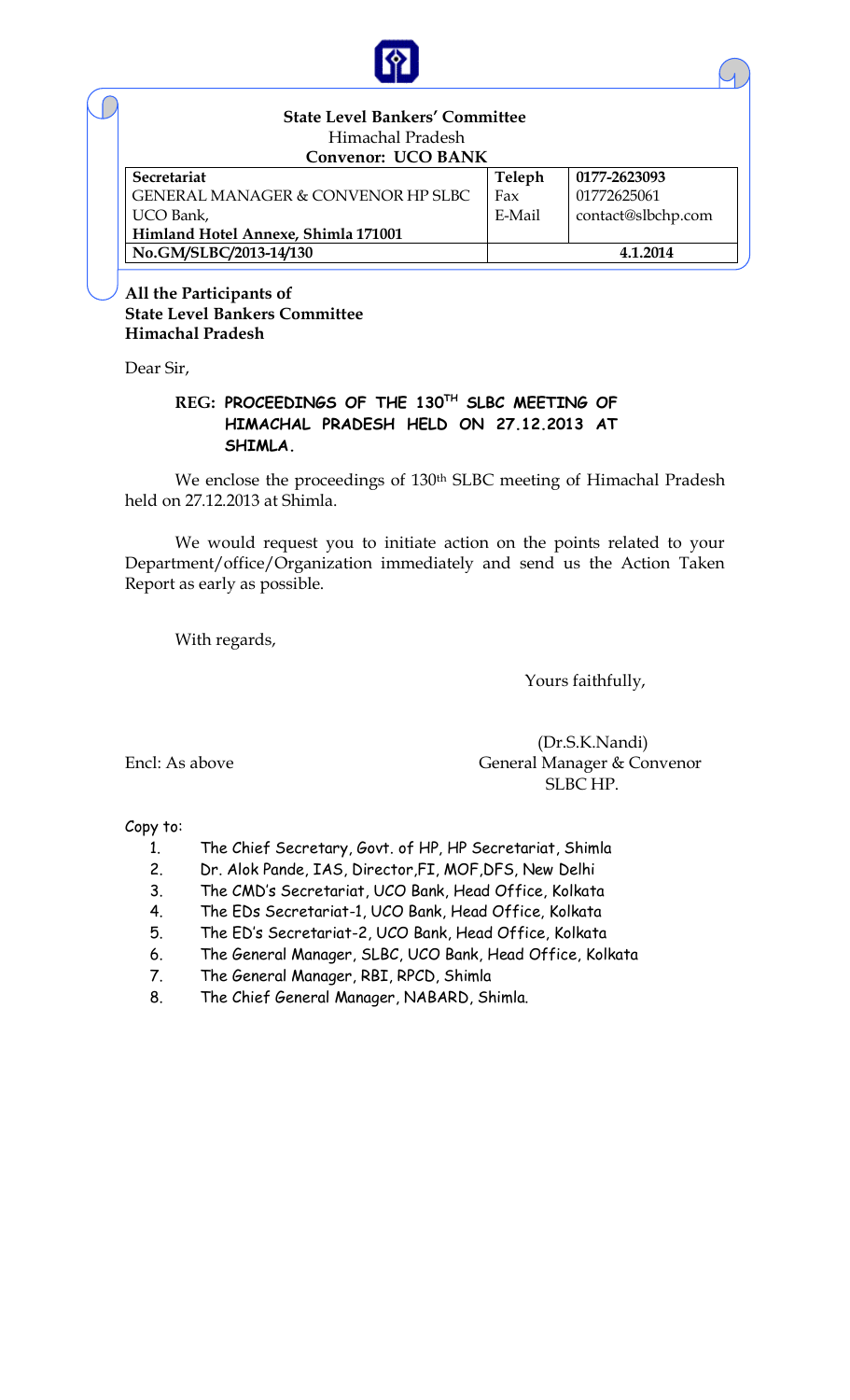## **MINUTES OF 130TH SLBC MEETING OF STATE LEVEL BANKER'S COMMITTEE- HIMACHAL PRADESH HELD ON 27.12.2013 AT HOTEL HILDAY HOME, SHIMLA (H.P.)**

The meeting commenced at 11.00 AM. The list of participants is annexed. Dr. S.K. Nandi, General Manager, UCO Bank & Convenor SLBC HP welcomed Sh. P.Mitra, Addl. Chief Secretary to the Govt. of Himachal Pradesh and other participants attending the meeting. He said that the overall performance results on various banking key areas are good.

He informed that recently Govt. of India has launched new scheme namely National Urban Livelihood Mission(NULM) and Rajiv Rinn Yojana where Department of Urban Development will act as nodal Department for its successful implementation of the schemes in the State. He requested Banks to provide bank finance in order to achieve the targets fixed for the current fiscal. The NULM Scheme meant to cover many target groups under self employment, skill development and provision for houses to homeless Urban population including street vendors. The Urban Development Department has to play a vital role at the initial stage to identify eligible beneficiaries well before sponsoring of loan cases to banks.

General Manager, UCO Bank said that the momentum on implementation of Financial Inclusion efforts announced by Govt. of India has well taken up by the Banks in the State. The Direct Benefit Transfer for selected welfare schemes as well as DBTL implementation is on progress at the satisfactory level with the active involvement of Banks, Department of IT, UIDAI team of the State, So far it has reported that about 6.76 lakh LPG consumers Aadhaar details are captured under DBT in the State which represented 56% of total LPG consumer. The forum will further discuss the progress and operational problems listed in the Agenda.

He appreciated on the role and responsibility assigned to Lead District Managers for successful implementation of Financial Inclusion efforts in the State.

### **KEY NOTE ADDRESS DELIVERED BY SH. S.CHNDRASHEKHARAN, EXECUTIVE DIRECTOR, UCO BANK ON THE OCCASION OF 130TH SLBC MEETING HELD ON 27.12.2013**

On behalf of UCO Bank, Convenor, State Level Bankers' Committee, Himachal Pradesh I extend a warm welcome to all. I personally welcome Sh. P.Mitra, IAS, Addl. Chief Secretary attending todays meeting for the first time. He said that the House is feeling the absence of Sh. Sudripta Roy, State Chief Secretary to the Government of Himachal Pradesh who is presently undergoing medical treatment and prayed for his speedy recovery.

He said that the performance data for the half year ended September, 2013 will be reviewed. The progress data indicates that Banks have done quite well and disbursed Rs. 5435 Crores under Annual Credit Plan (2013-14) by surpassing the commitment over 103% against the financial targets fixed upto September, 2013. He said that the performance of Non Priority Sector Advances was more than the Priority Sector Advances which should be minimized to achieve the goal as directed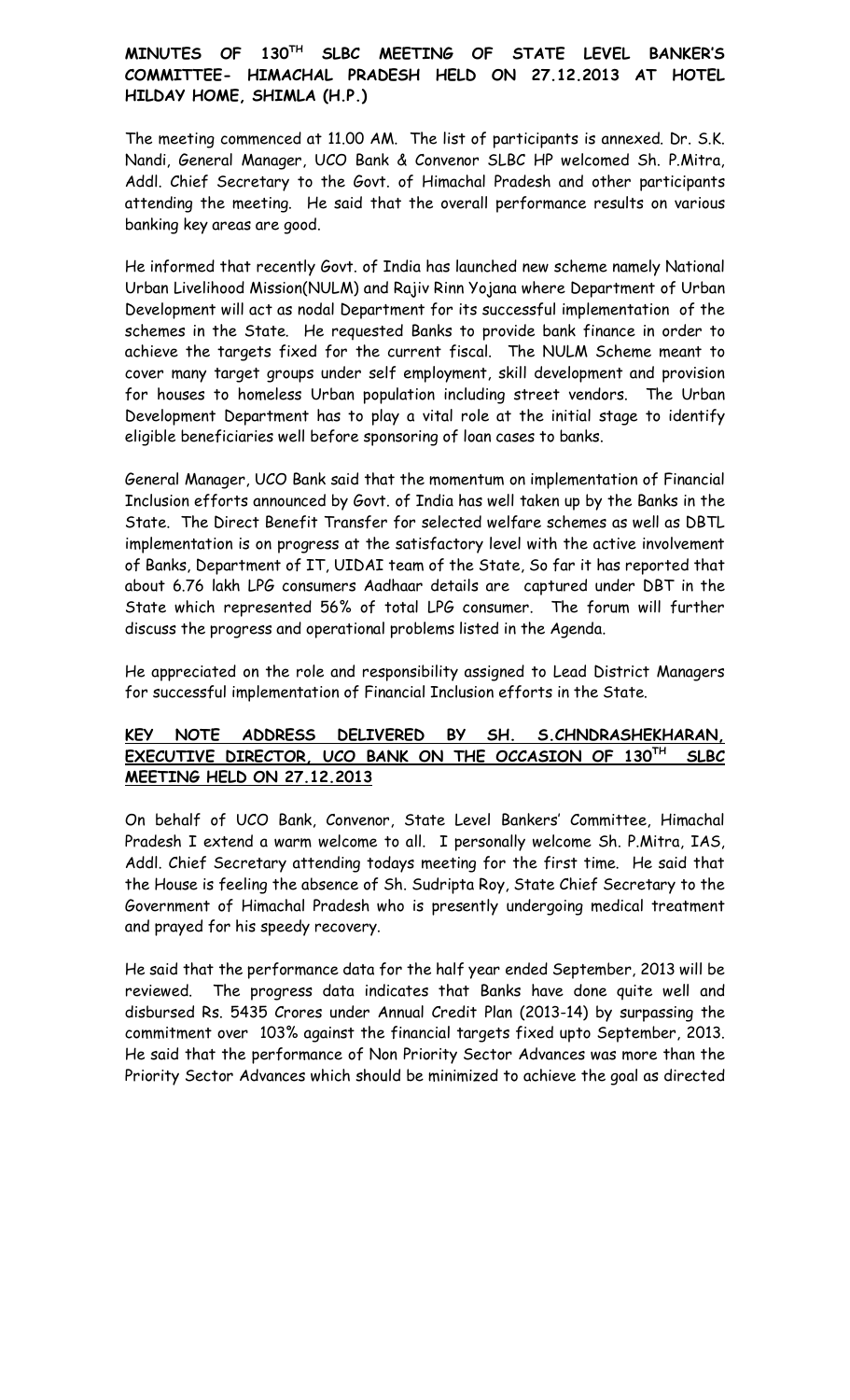by Govt. of India./RBI. Though the demand for bank finance is increasing in line with market driven forces.

The Executive Director UCO Bank stressed the need to increase bank finance under Agriculture Sector more particularly under various Investment Credit related activities in accordance with the potentials worked out by NABARD.

In addition gap also persist on the target vis-à-vis achievement so far achieved in various Investment Credit related Agricultural activities as projected under Annual Credit Plan. All such matters required intensive deliberations.

The Executive Director UCO Bank informed the House that the mounting pressure developed on implementation of Direct Benefit Transfer on LPG (DBTL) since he was associated as nodal person to implement the scheme in UCO Bank as well as in the State of Himachal Pradesh.. He informed that the scheme remains in the top agenda of the Ministry and the progress is regularly being monitored at the apex level.

The Executive Director UCO Bank expressed his happiness that the State has achieved high penetration of Aadhaar enrollment, as a result 11 out of 12 districts of the State have been selected to roll out DBTL scheme. He informed that as of 20.12.2013 an average of 65% bank Aadhaar seeding has been completed in four priority districts of the State. In addition seeding of Bank Aadhaar in six districts identified in phase-II reported crossed by 49% average seeding by banks.

He requested all the Banks to achieve at least 60% Aadhaar seeding in the bank accounts of LPG consumers. Banks have to chase the goal of Aadhaar seeding done by LPG Distributors to minimize the gap. The joint efforts fillip the pace in all the districts selected under phase-I and II and we should plan out a roadmap to achieve the target. He appealed the Bankers, Oil Marketing Companies and District Administration particularly district Shimla to intensify their efforts to achieve the goal in a joint campaign.

The Executive Director UCO Bank shown concern over slow progress so far achieved for appointment of BCAs and opening of new bank branches in the unbanked villages identified under RBI Roadmap in the State. As of September, 2013, about 2709 number of unbanked villages are being covered through BC model. Banks in the State have approved a target to cover 15840 unbaked villages under RBI roadmap 2013-16 and suggested the banks to improve both quality and quantity of Bias functioning.

He requested the Banks to come forward for opening of need based rural branches in inaccessible and unbaked areas of the State to support the BC model. Banks have opened 28 new branches during the quarter ended September, 2013 out of which 9 new branches are opened in unbaked villages. He requested the Banks to consider opening of banking outlets in those locations which are recommended by public representatives.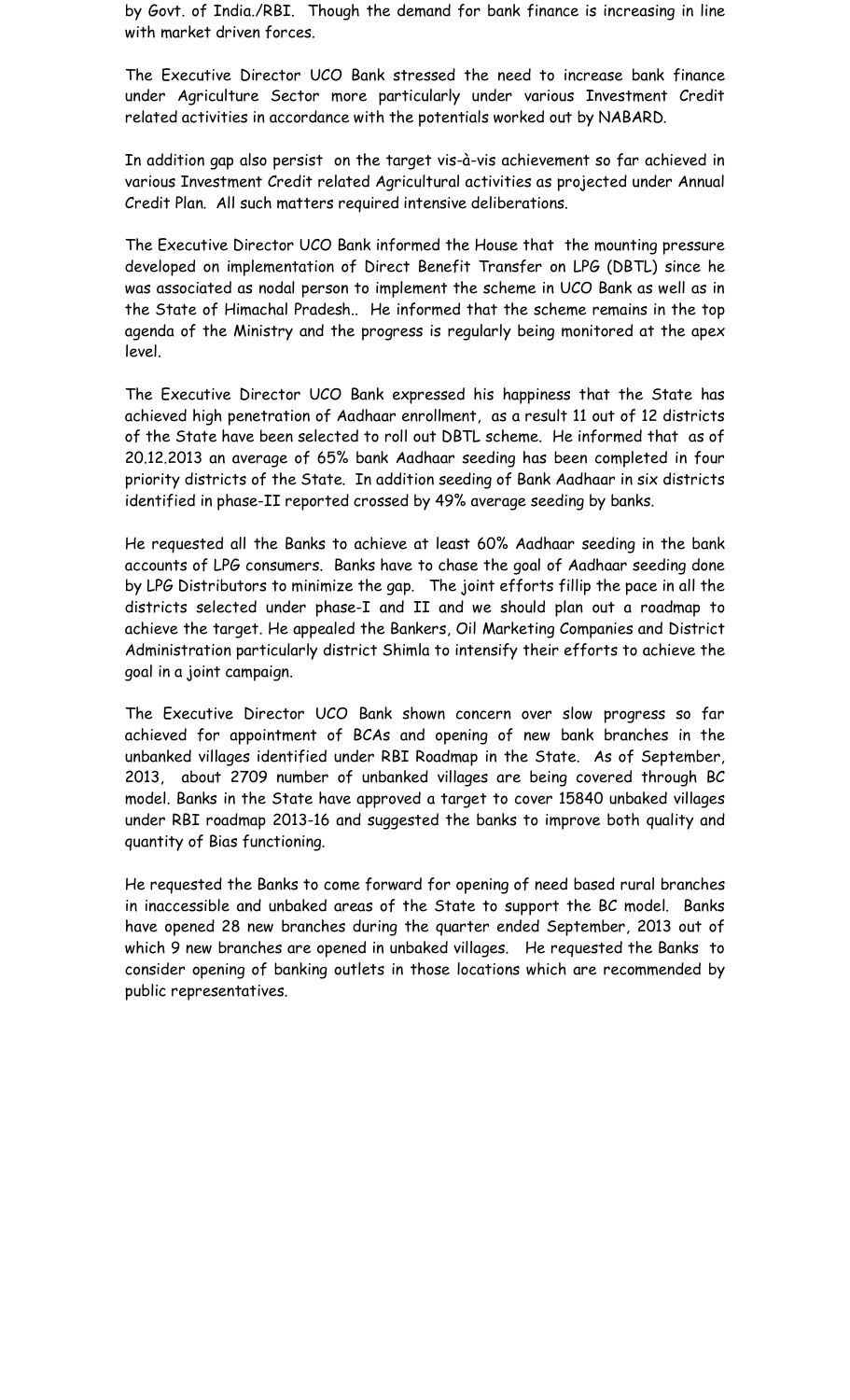He focused on the various initiatives announced by GOI under which Financial Inclusion having a comprehensive meaning which covers a variety of issues such as opening of Basic Saving Bank Deposit Accounts, but the objective of offering a bucket of products – Deposits, Credit, remittance, micro pension and Insurance – apart from Basic Saving Deposits Accounts to the poor and the vulnerable is yet to be achieved. In other words the Financial Inclusion has not become an option but a compulsion for banks to enlarge its future business plans.

The performance highlights of the quarter ended September, 2013 are as under:

- The total Deposits of the Banks as of Sept, 2013 has grown by 18.84% over the corresponding period September, 2012 and advances have y-o-y growth of 22.64%. The growth of advances over deposits has taken a reverse trend. In absolute terms, the total business of the banks in the State has a net increase of Rs.14874 Crores as of Sept, 2013 over Sept, 2012 and registered y-o-y of 20%
- Priority Sector Advances constitute about 68% of the total advances denoting the high flow of credit to the preferred sectors in the hilly State. It is a matter of satisfaction that Banks have achieved all the important national parameters set by RBI except DRI advances.
- The CD Ratio (CDR) of Banks in the State has declined to 60.20% as of September, 2013 from the corresponding position of 69.29% as of September, 2012 mainly due to decline of Investments made by banks in State Government Security/Bonds which form a component of credit for calculation of CD Ratio under Throat Committee.
- Banks penetration in the State is well set up by having branch net work of 1706 branches as of Sept, 2013 with more than 80% branches are located in rural areas. Banks have added 28 new branches during the quarter ended Sept, 2013. Based on Census 2011 data the State has per branch population coverage of 4019 which is good indicator of availability of banking services and one of the best averages in the country. Banking Sector has further strengthened the alternate delivery channels of providing banking services by adding 36 new ATM during the quarter ended Sept, 2013 and the total numbers of ATMs increased to 1056 as of Sept, 2013 in the State.

During the period under review 16522 new Kinas Credit Cards (Kicks) were issued and total number of Kicks issued by Banks has gone upto 5.85 lakes in the State. I urge my banker friends to intensify distribution of Repay Credit Card to all KCC holders. Banks have reported the issuance of 51267 Repay Credit Card to Farmers in the State.

During the period under review the position of NPA of the Banks in the State has declined to 5.53% of the total advances as of Sept, 2013 from 6.11% as of June, 2013, 0.58% reduction in NPA of the banks is a good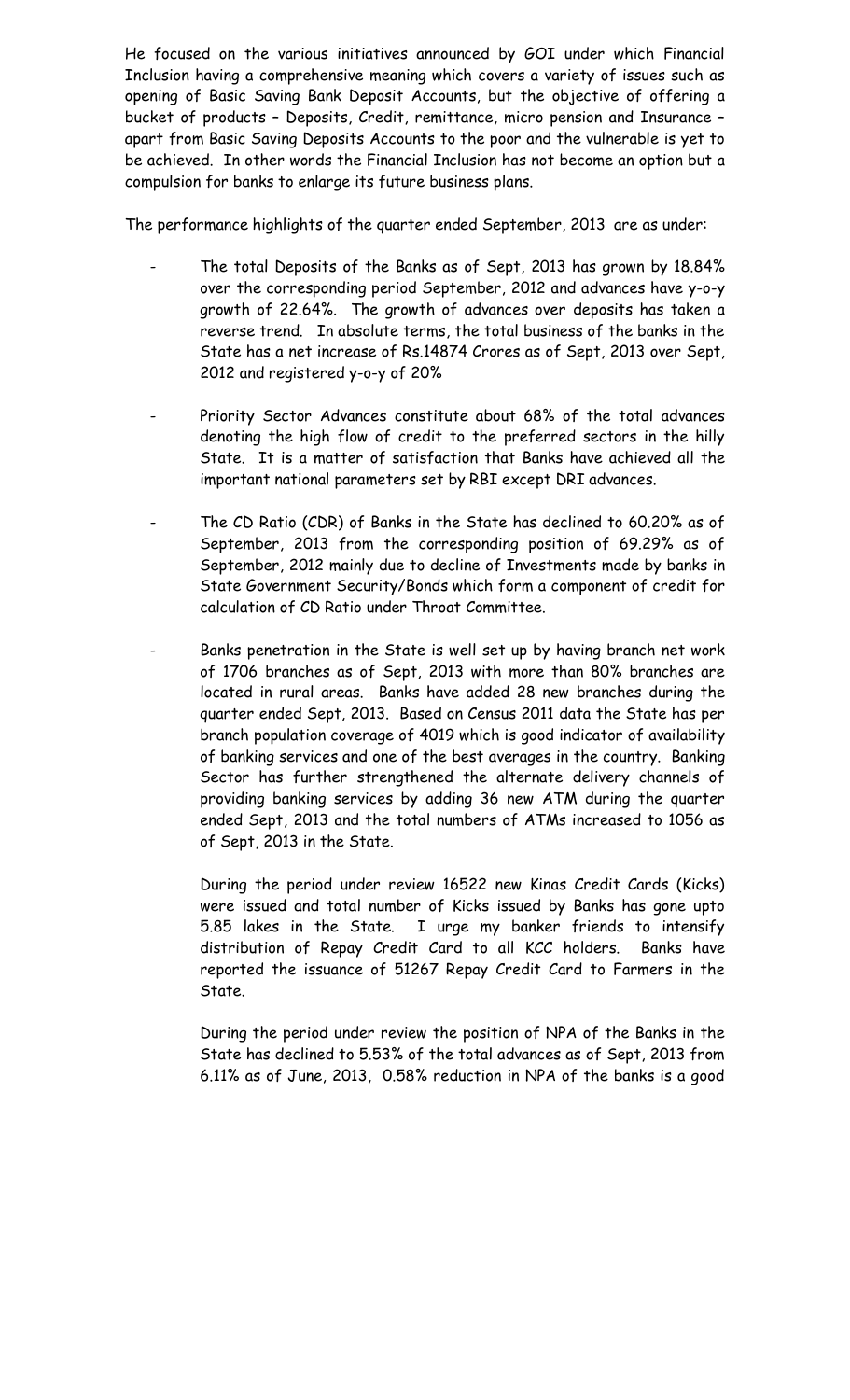indicator reflecting the sincere efforts being taken by banks. However, there is need to speed up disposal of pending Certificate recovery Cases of bank by the State designated authority. I also request my Bankers friends to avail the opportunity and file eligible recovery cases under HP Public Money Recovery Act, 2000.

He also informed the House that Rural Development Department has taken steps for sensitization of Centrally Sponsored flagship programmed namely National Rural Livelihood Mission (NRLM) by conducting two workshops specially to sensitize field agencies. The Scheme is new and carrying various aspects to be completed by Rural Dev. Department before start of sponsoring of loan proposals to banks.

He further informed that Govt.of India has launched a new scheme namely National Urban Livelihood Mission (NULM) under which beneficiaries would be covered for self employment activities, skill development and assistance to street vendors and also to provide bank finance to urban homeless people.

There is one long outstanding issue with regard to delay in the construction of RSETI buildings in accordance with the project approved by MORD within stipulated monetary ceiling of Rs.1.00 Crore. The civil work for construction of RSETI building where agency has been approved by PNB could not start after finalization of deal. UCO Bank has also invited expression from the Construction agencies for building of 25 RSETIs across the country of which four locations are in the State. He suggested the Banks that a proposal may be sent to Govt. of India informing the escalation of construction cost either to reduce the construction plan or increase the central assistance

#### **HIGHLIGHT SH. P.MITRA, IAS, ADDL. CHIEF SECRETARY TO THE GOVERNMENT OF HIMACHAL PRADESH ON THE OCCASION OF 130TH SLBC MEETING HELD ON 27.12.2013**

MORNING to all of you, I welcome Sh. S.Chandrasekharan, Executive Director, UCO Bank. DR.S.K.Nandi, General Manager, UCO Bank, Sh. U..Sharma, DGM, UCO Bank, Smt. Padma Raghunathan, CGM, NBARD and Dr. Shrikant Baldi and Smt. Upma Choudhary, Principal Secretaries to the Govt. of HP.

First he recall when he was associated with SLBC forum as Director Institutional Finance in 1990s during the intervening period manifold changes has taken place in banks as well as other spheres specially extension of banking services to all section of society with holding of variety of banking products like Credit Cards/ATM Cards. The role and responsibility of banks has taken a new horizon by introducing capital loans apart from working capital.

He appreciated the Banking fraternity for retaining five out of six national parameters as prescribed by RBI in the field of Priority Sector Advances, Agriculture Advances, Advances to Weaker Section, Advances to Women and CD Ratio. While Deposits of the Banks recorded 18.84% year to year annual growth and reached at a level of Rs.63459 Crores, advances of the Banks has witnessed 22.64% annual growth and reached at a level of Rs.26090 Crores as of Sept, 2013 in comparison with the position of Sept, 2012. There is a substantial decline in investment made by Banks in State Govt. Securities/Bonds amounting to Rs. 4271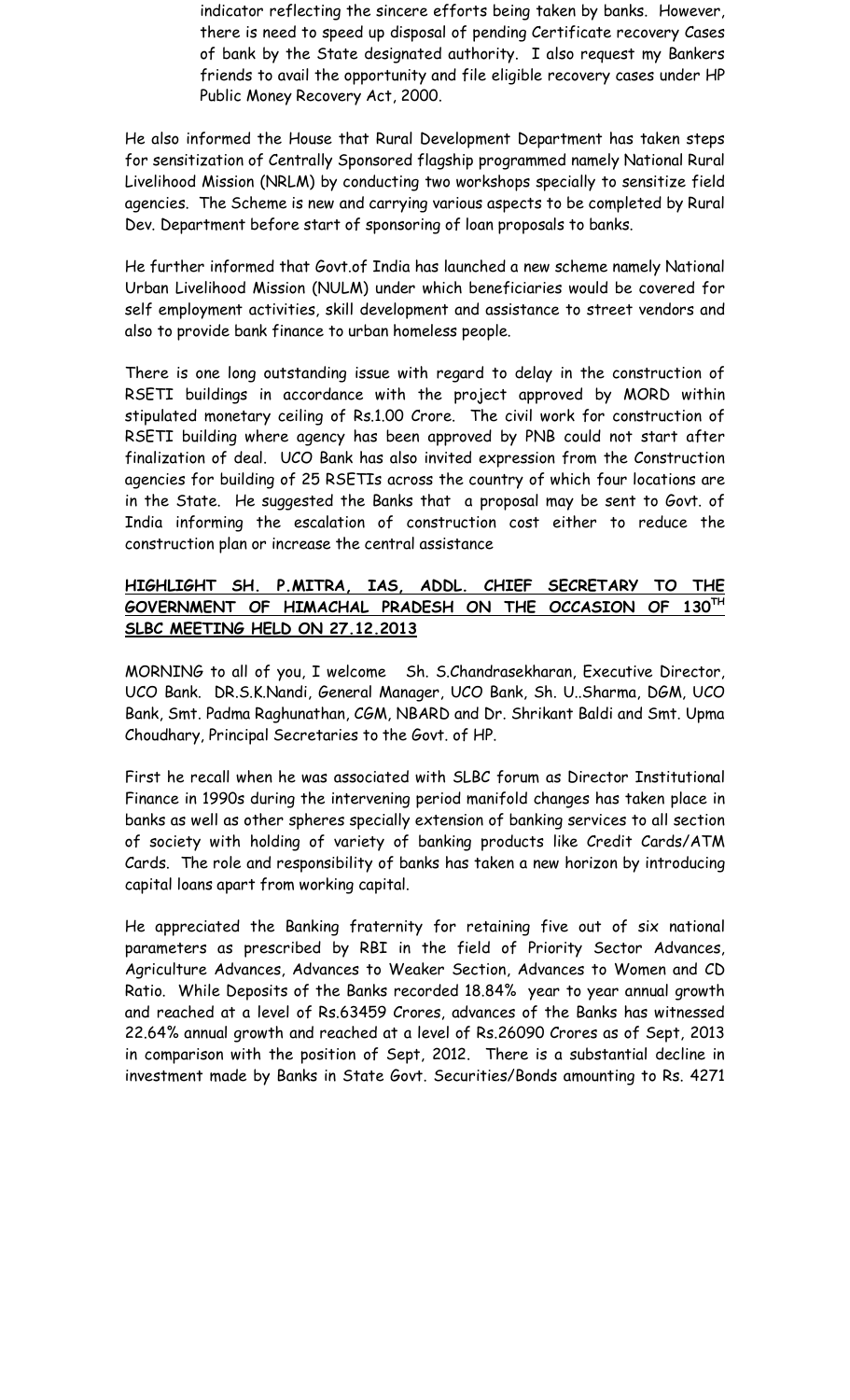Crores as of September, 2013. He urged the banks to give priority for more investment in Govt. security bonds in line with advances to public. He urged the banks to maintain the same tempo in the future as well.

The Chief Secretary felt satisfaction on opening of 28 new branches during September, 2013 quarter and total number of branches as of Sept, 2013 gone upto 1706 out of which 1367 are located in rural areas with 1056 ATMs are in service. The Chief Secretary loud on the role of the banks in the development of the State and desired that Banks will play a dominant role to accelerate the growth of the State.

The Chief Secretary announced that recently two flagship schemes of Govt. of India namely National Rural Livelihood Mission and National Urban Livelihood Mission has been launched in the State which should be actively implemented to help the targeted group.

There are many issues listed in the Agenda for discussion in today's meeting, I hope everyone should participate to find out an amicable solution.

The normal agenda for the meeting (item wise) as follows, taken up by Sh. U. C. Sharma, Deputy General Manager, UCO Bank (Convenor Bank) for deliberation in the House**.**

#### **AGENDA ITEM NO.1**

#### **Confirmation of Minutes of the last 129th meeting held on 28.9.2013**

The forum unanimously adopted the minutes of the 129<sup>th</sup> meeting of SLBC HP held on 28.9.2013 which was forwarded to the members vide Convenor's Bank letter No.GM/SLBC/2013-14/129dated 19.10.2013.

#### **AGENDA ITEM NO.2**

#### **Action Taken Report (ATR) on the action points emerged during the 129th HP SLBC meeting held on 28.9.2013**

| Action | <b>Action Point</b> | Action To | Action Taken up to Date |
|--------|---------------------|-----------|-------------------------|
| Point  | Emerged             | Be Taken  |                         |
| No.    |                     | By        |                         |
|        |                     |           |                         |
|        |                     |           |                         |

| 1. | of<br>Holding<br>sub           |              |                                           |         | The position of District-wise Credit Deposit |  |  |  |
|----|--------------------------------|--------------|-------------------------------------------|---------|----------------------------------------------|--|--|--|
|    | meetings<br>committee          |              | Ratio (CDR) as of Sept, 2013 based on the |         |                                              |  |  |  |
|    | of DCC constituted             |              |                                           |         | Deposit and Advances data reported by Banks  |  |  |  |
|    | for the purpose of             | is as under: |                                           |         |                                              |  |  |  |
|    | improvement in<br>CD           |              |                                           |         |                                              |  |  |  |
|    | 40%<br>above<br>Ratio          | Bilaspur     | (26.89%)                                  | L&S     | (27.92%)                                     |  |  |  |
|    | minimum<br>level               | Chamba       | (40.81%)                                  | Mandi   | $(30.40\%)$                                  |  |  |  |
|    | <b>RBI</b><br>prescribed<br>by | Hamirpur     | (21.68%)                                  | Shimla  | (34.82%)                                     |  |  |  |
|    | and preparation of             | Kangra       | (30.92%)                                  | Sirmour | (77.05%)                                     |  |  |  |
|    | special plan thereof.          | Kinnour      | (168.88%)                                 | Solan   | (91.84%)                                     |  |  |  |
|    |                                | Kullu        | (47.14%)                                  | Una     | $(35.32\%).$                                 |  |  |  |
|    |                                |              |                                           |         |                                              |  |  |  |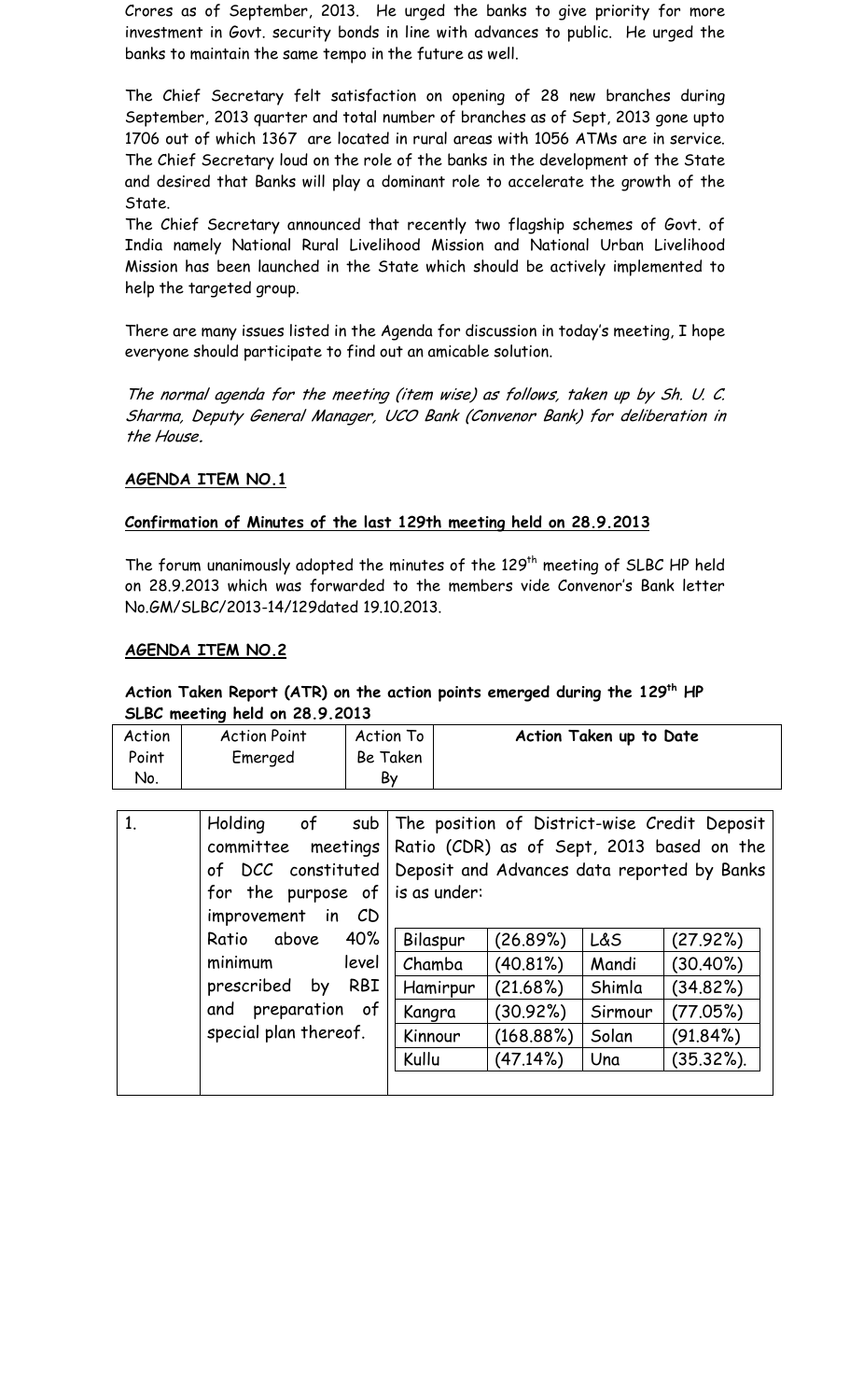|                |                                             | The House reviewed the CD Ratio position and<br>decided to continue holding of sub committee<br>of DLCC meeting in seven districts having CD<br>Ratio less than 40%. The LDMs has been<br>advised to hold the meeting and send the<br>report to RBI/NABARD, Shimla alongwith all<br>Controlling Heads of Banks having less than<br>40% CD Ratio.                                                                                                                                                                                                                                                                                                                                                                                                                                                                                                                                                                                                                                                                                                                                                                          |
|----------------|---------------------------------------------|---------------------------------------------------------------------------------------------------------------------------------------------------------------------------------------------------------------------------------------------------------------------------------------------------------------------------------------------------------------------------------------------------------------------------------------------------------------------------------------------------------------------------------------------------------------------------------------------------------------------------------------------------------------------------------------------------------------------------------------------------------------------------------------------------------------------------------------------------------------------------------------------------------------------------------------------------------------------------------------------------------------------------------------------------------------------------------------------------------------------------|
|                |                                             | The suggestions given by Principal Secretary<br>Finance to allocate a reasonable targets under<br>ACP in such a manner to increase the CD Ratio<br>of the district. He impressed upon the LDMs<br>that mere achievement of financial targets                                                                                                                                                                                                                                                                                                                                                                                                                                                                                                                                                                                                                                                                                                                                                                                                                                                                              |
|                |                                             | under ACP cannot be justified if CD Ratio<br>position<br>not                                                                                                                                                                                                                                                                                                                                                                                                                                                                                                                                                                                                                                                                                                                                                                                                                                                                                                                                                                                                                                                              |
|                |                                             | moved up in relation<br>to<br>achievements made by banks under ACP.                                                                                                                                                                                                                                                                                                                                                                                                                                                                                                                                                                                                                                                                                                                                                                                                                                                                                                                                                                                                                                                       |
|                |                                             | (Action: LDMs of seven districts)                                                                                                                                                                                                                                                                                                                                                                                                                                                                                                                                                                                                                                                                                                                                                                                                                                                                                                                                                                                                                                                                                         |
| $\overline{c}$ | Implementation<br>of<br>NRLM - Preparations | The House deliberated on the achievement so<br>far made by the Department of Rural Dev. On<br>holding of two sensitization workshops.<br>The<br>Principal<br>Secretary<br>Rural<br>Development<br>proposed an action points on following issues:<br>1. Disposal of 302 pending loan applications<br>sponsored to banks in 9 districts(except<br>Kangra, Kinnour & L&S) of the State by<br>respective DRDAs. - Status Report<br>from Banks within a fortnight. Convenor<br>Bank vide letter dated 31.12.2013 has<br>forwarded the bankwise pending cases<br>to LDMs for updating the information by<br>8.1.2014.<br>In order to avoid large number of<br>rejections on flimsy grounds by the Bank<br>branches it has been decided that branch<br>should not directly reject the<br>loan<br>proposal and such cases should<br>be<br>referred to next higher authority. The<br>Controlling Heads of all the Banks are<br>requested to communicate this decision to<br>all<br>their<br>branches<br>under<br>their<br>jurisdiction.<br>2. Finalization of common loan application<br>format within a week in consultation with |
|                |                                             | NABARD/ Major banks to be used by<br>BDOs for sponsoring of NRLM cases to                                                                                                                                                                                                                                                                                                                                                                                                                                                                                                                                                                                                                                                                                                                                                                                                                                                                                                                                                                                                                                                 |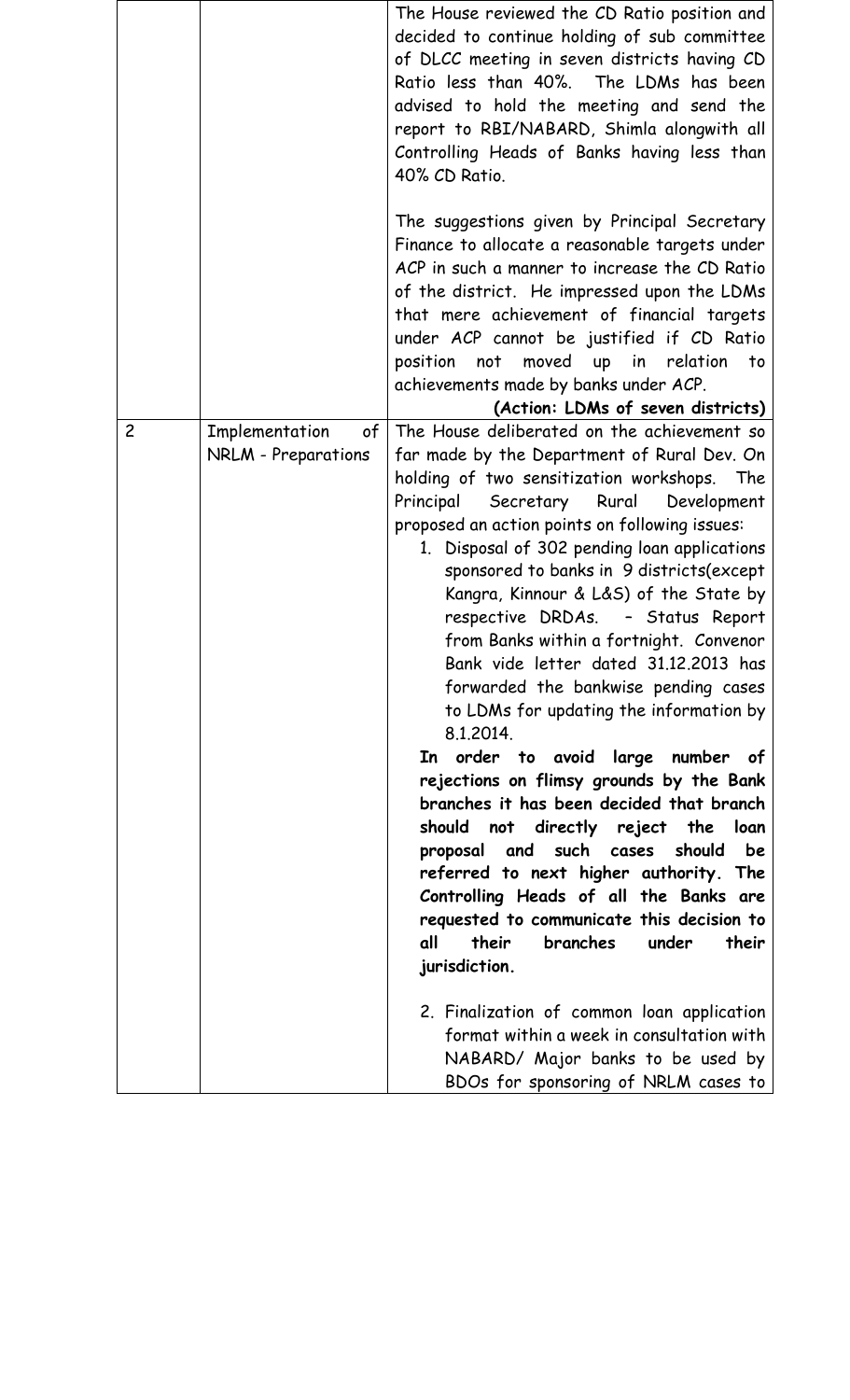|   |                                                                                                                                                                                                                              | banks in HP. The House also suggested<br>finalize the minimum documents<br>to<br>required for financing under NRLM - The<br>Department of RD has fixed the date<br>$(6.1.2014)$ for the purpose.<br>3. Formulation of District level NRLM<br>Coordination Committee in accordance<br>with the guidelines issued by MORD. It<br>has decided to hold a District level<br>workshop in the month of January, 2014<br>jointly by LDMs/DRDA - The Convenor<br>Bank vide letter dated 31.12.2013 has<br>advised the LDMs to do the needful and<br>confirm the date of holding of workshop.<br>In addition to above the Department of<br>Rural Development has requested the banks<br>to ensure availability of guidelines issued by<br>RBI/Banks about implementation of NRLM<br>all their branches under<br>their<br>to<br>jurisdiction in order to avoid<br>any<br>communication gap.<br>The Convenor Bank requested HP State<br>Cooperative Bank/JCCB to send a formal<br>communication to Convenor Bank about their<br>consent to implement NRLM in accordance<br>with the guidelines issued by NABARD. |
|---|------------------------------------------------------------------------------------------------------------------------------------------------------------------------------------------------------------------------------|------------------------------------------------------------------------------------------------------------------------------------------------------------------------------------------------------------------------------------------------------------------------------------------------------------------------------------------------------------------------------------------------------------------------------------------------------------------------------------------------------------------------------------------------------------------------------------------------------------------------------------------------------------------------------------------------------------------------------------------------------------------------------------------------------------------------------------------------------------------------------------------------------------------------------------------------------------------------------------------------------------------------------------------------------------------------------------------------------|
| 3 | On-line<br>of<br>access<br>Land<br>Records<br>to<br>Banks - Adoption of<br>"Bhoomi<br>Bank<br>Integrated Project"<br>for online creation of<br>charge<br>land<br>on<br>$\sim$<br>holding<br>of<br>sensitization<br>workshop. | The Convenor Bank informed that during<br>deliberation on the issue in the 128 <sup>th</sup> SLBC<br>held<br>15.7.2013<br>the<br>meeting<br>on<br>Director, DFS, MOF, GOI, New Delhi suggested<br>first to hold a sensitization workshop on the<br>project to know the role and responsibility of<br>Banks/State Revenue Deptt. for adoption of<br>Bhoomi Bank Integrated Project in the State<br>of Himachal Pradesh in line with Karnataka<br>where the project has successfully launched.<br>In fact the project is one of the initiative<br>taken by GOI and likely to be adopted by<br>States in a phased manner. It facilitates the<br>Bank to assess the land record and have a<br>facility of online creation/vacation of charge<br>on landed property. It also benefits the<br>farmer not to make frequent visit to revenue                                                                                                                                                                                                                                                                 |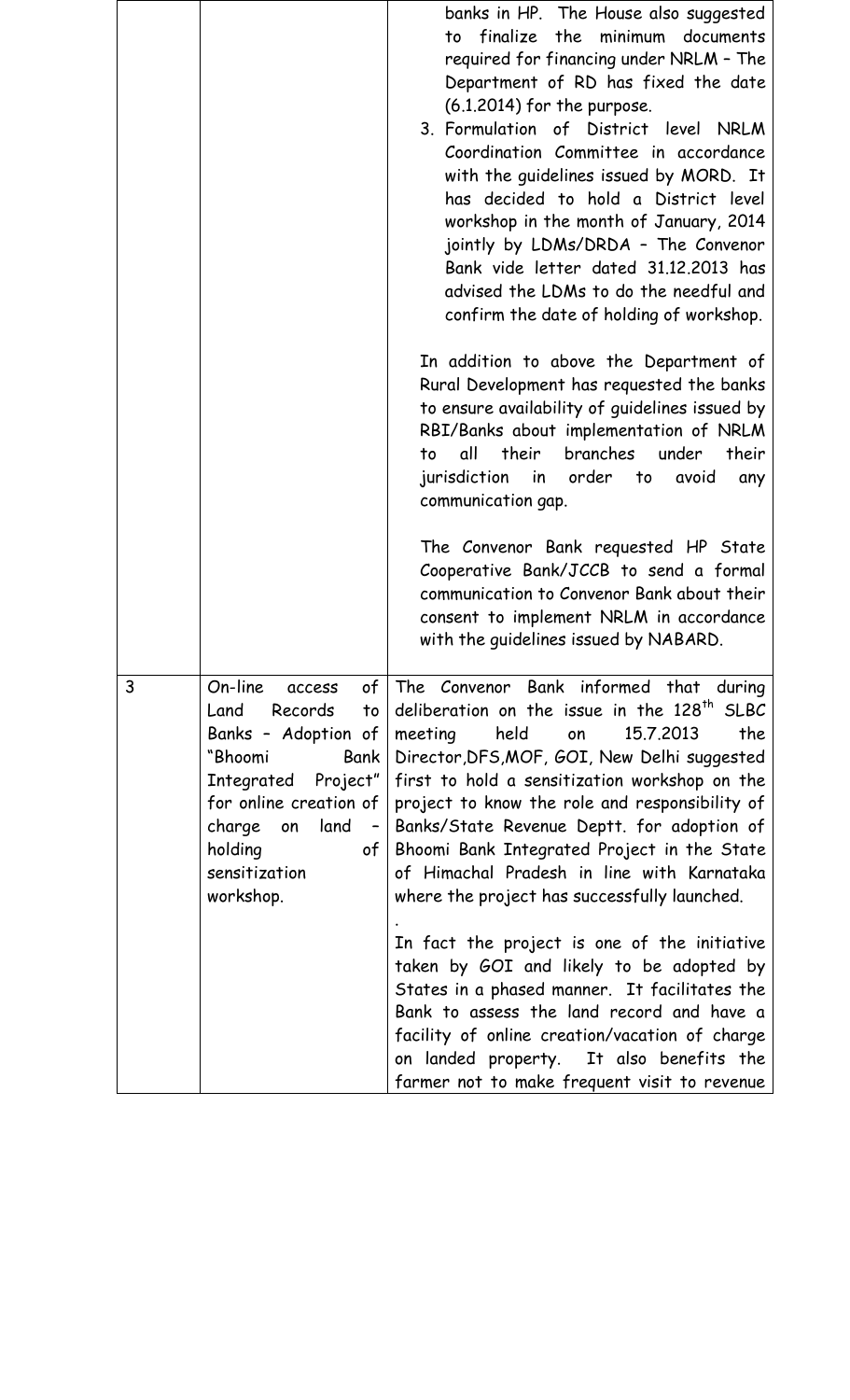|    |                                                                                                                            | offices.                                                                                                                                                                                                                                                                                                                                                                                                                                                                                                                      |
|----|----------------------------------------------------------------------------------------------------------------------------|-------------------------------------------------------------------------------------------------------------------------------------------------------------------------------------------------------------------------------------------------------------------------------------------------------------------------------------------------------------------------------------------------------------------------------------------------------------------------------------------------------------------------------|
|    |                                                                                                                            | The representative from IT informed that<br>online access of land records are available to<br>banks. However, facility for online creation of<br>charge is yet to develop by NIC.                                                                                                                                                                                                                                                                                                                                             |
|    |                                                                                                                            | After detailed discussion Dr.S.K.Baldi, Principal<br>Secretary Finance, Govt. of HP suggested that<br>Director Land Records in consultation with<br>Revenue Department and Department of IT will<br>hold a meeting with representatives from<br>Revenue Department and Convenor Bank to<br>explore the possibility to develop a software<br>by NIC about how to create online charge on<br>land. The IT Department should be associated<br>to provide technical support required by user<br>departments (Revenue Department). |
|    |                                                                                                                            | The Convenor Bank request the concerned<br>Department to obtain the details<br>from<br>Karnataka and other sources before finalizing<br>the date of meeting.                                                                                                                                                                                                                                                                                                                                                                  |
|    |                                                                                                                            | The suitability for adoption of Bhoomi Project<br>for our State will be examined later on. The<br>outcome of meeting may be placed in the next<br>SLBC meeting.                                                                                                                                                                                                                                                                                                                                                               |
|    |                                                                                                                            | (ACTION: DIRECTOR LAND RECORDS<br>/REVENUE/IT/NIC/CONVENOR BANK)                                                                                                                                                                                                                                                                                                                                                                                                                                                              |
| 4. | Performance<br>of<br><b>Business</b><br>Correspondents (BCs)<br>engaged by Banks<br>under<br>Financial<br>Inclusion in HP. | While reviewing the progress under extension<br>of banking services by BCAs engaged by various<br>banks under FI to cover DBT transactions the<br>House urged the need to evaluate the<br>performance of BCs in terms of financial<br>transactions carried out by them.                                                                                                                                                                                                                                                       |
|    |                                                                                                                            | The member banks are requested to report the<br>feed back data to Convenor Bank to enable us<br>to report the progress in the next meeting.<br>Please note that reporting format for the<br>quarter ended December, 2013 has already<br>been sent to all banks.                                                                                                                                                                                                                                                               |
| 5. | Printing of Financial<br>Literacy Material                                                                                 | The Convenor Bank apprised the House about<br>the cumbersome process involved in printing of<br>Financial Literacy material by tendering as                                                                                                                                                                                                                                                                                                                                                                                   |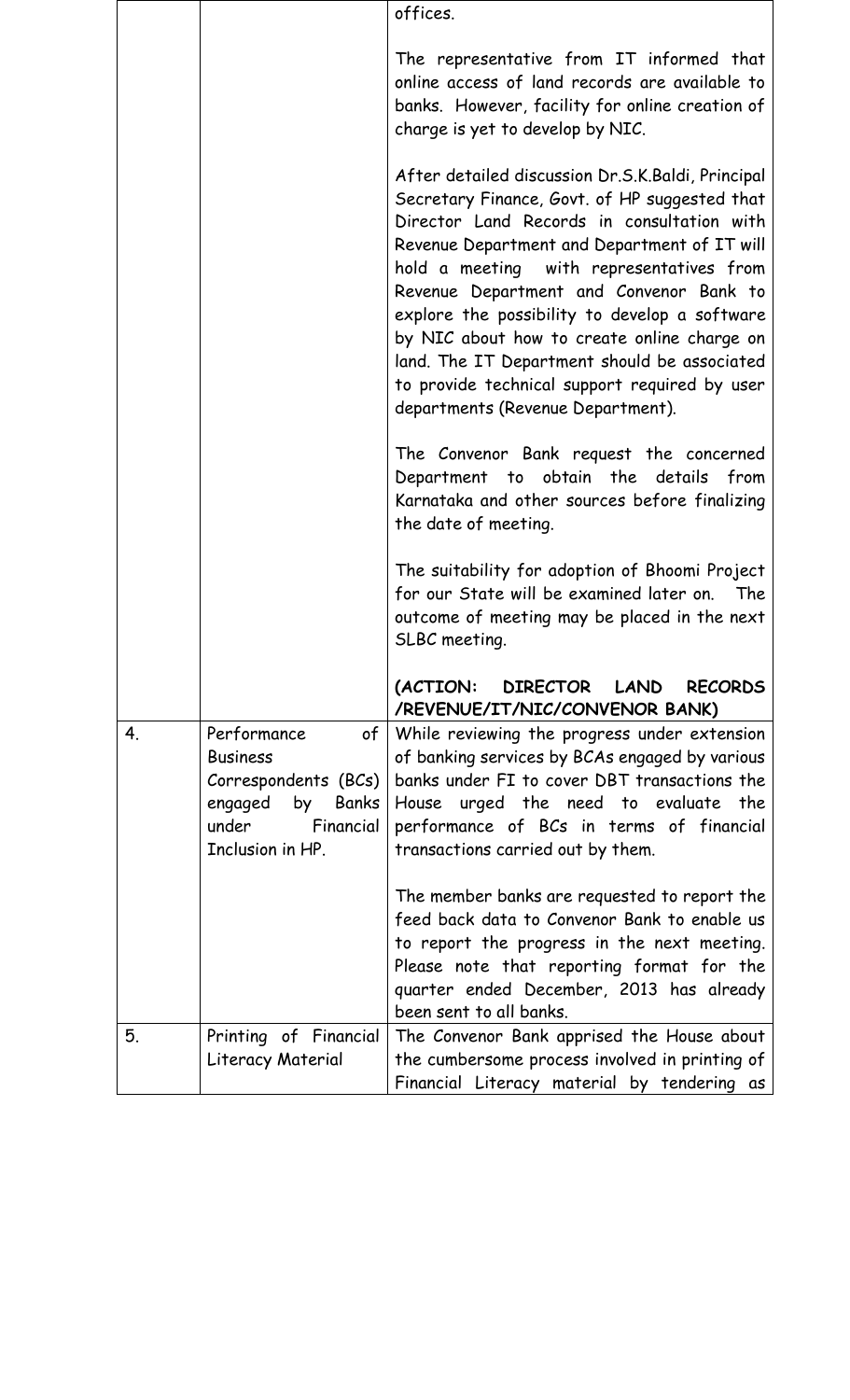|    |                                                                                       | proposed by the Small Group. It has proposed<br>that the material should be get printed<br>through Corporate Printers as the same has<br>done by PNB in Punjab & Haryana. The House<br>has given his concurrence on the proposal and<br>observed that the same should be done<br>immediately to avail the support from NABARD<br>before closing of financial year i.e. March,<br>2014.                                                                                                                                                                                                                                      |
|----|---------------------------------------------------------------------------------------|-----------------------------------------------------------------------------------------------------------------------------------------------------------------------------------------------------------------------------------------------------------------------------------------------------------------------------------------------------------------------------------------------------------------------------------------------------------------------------------------------------------------------------------------------------------------------------------------------------------------------------|
| 6. | Construction<br>of <sub>l</sub><br><b>RSETI</b> buildings                             | The representative from PNB informed that<br>the agency has been finalized to start civil<br>work for construction of RSETI buildings at<br>five locations in the State. The LDM Chamba<br>informed that land allotted to bank for<br>construction of RSETI building is awaited<br>possession. UCO Bank informed that the<br>agency will be finalized after opening of<br>expression received from Construction<br>Company on 13.1.2014.<br>The ED UCO Bank advised the Bankers to<br>expedite the matter as soon as possible<br>otherwise Govt. will withdraw the assistance<br>and the land allocated by State Government |
|    |                                                                                       | also be cancelled on reluctant approach of<br>It has decided that final decision of<br>banks.<br>the banks should be reviewed in the next<br>meeting.                                                                                                                                                                                                                                                                                                                                                                                                                                                                       |
| 7. | Relief<br>farmers<br>to<br>availed<br>bank<br>loans<br>under old Poly House<br>Scheme | The Chairman observed that existing OTS<br>cannot be more appropriate to resolve the<br>The Bank concerned should come<br>issue.<br>forward with a separate financial proposal to<br>deal the matter individually on merit basis.<br>The SLBC forum cannot pass any policy decision<br>in this regard.                                                                                                                                                                                                                                                                                                                      |
| 8. | Continuation of Dairy<br>Entrepreneurship<br>Development scheme<br>of NABARD          | It has reported that the scheme has been<br>restarted for implementation by banks during<br>the current fiscal 2013-14 giving more weight-<br>women beneficiaries.<br>The CGM<br>age<br>to<br>NABARD observed that branches of district<br>Sirmour and Solan are not aware about the<br>extension and requested to re-circulate the<br>scheme to all bank branches in the State.                                                                                                                                                                                                                                            |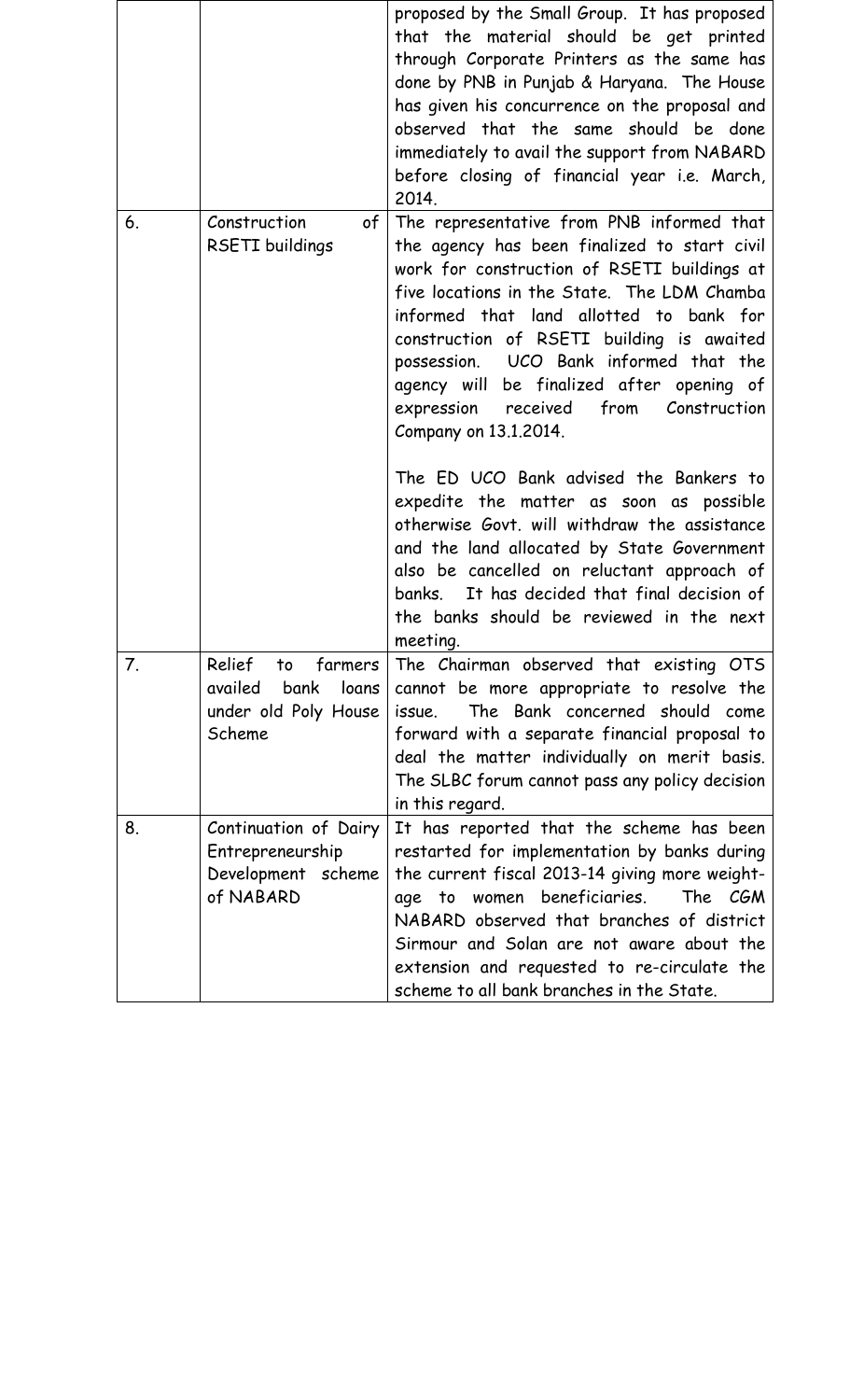# **AGENDA ITEM NO.-3**

## **3.1 PROGRESS UNDER DIRECT BENEFIT TRANSFER (DBT)**

**The Convenor Bank informed that so far 20253 hassle free DBT transactions amounting to Rs.17.47 Crores has been carried out by banks under 16 schemes using Aadhaar/ NPCI platform where the amount of subsidy/scholorship has directly been transferred in the banks account by six participatory sponsored banks of which maximum transactions carried out by SBOP (7476), UCO (6305) and UBI (5296). Maximum 10529 DBT transactions were achieved in District Hamirpur. The large number of DBT transactions were materialized for providing scholarships to students in the State. The scheme wise progress as of 20.12.2013 under DBT is as under:**

| Scheme-wise Total             | <b>DBT</b>   | Amount                  | Sponsor bank                         |
|-------------------------------|--------------|-------------------------|--------------------------------------|
|                               | Transac      |                         |                                      |
|                               | tions        |                         |                                      |
| <b>SVUCY</b>                  | 806          |                         | 8,060,000.00 State Bank of Patiala   |
| <b>JSY</b>                    | 4            |                         | 2,800.00 Punjab National Bank        |
| <b>IGMSY</b>                  | 5,296        | 8,591,720.00 Union Bank |                                      |
| Post Matric OBC               | 1,598        |                         | 12,880,074.00 State Bank of Patiala  |
| Post Matric SC                | 4,020        |                         | 95,865, 119.00 State Bank of Patiala |
| Post Matric ST                | 416          |                         | 23,891,518.00 State Bank of Patiala  |
| <b>Pre Matric Minority</b>    | 755          |                         | 1,928,485.00 Bank of Baroda          |
| <b>Top Class Education SC</b> | 44           |                         | 2,131,341.00 State Bank of India     |
| <b>Top Class Education ST</b> | 15           | 1,653,451.00            |                                      |
| Dr. Ambedkar Medhavi          | 636          |                         | 6,360,000.00 State Bank of Patiala   |
| Chhatravrity Yojna            |              |                         |                                      |
| <b>MARIT CUM MINE</b>         | 21           | 539,333.00 UCO Bank     |                                      |
| <b>NSAP</b>                   | 6,251        | 11,875,500.00 UCO Bank  |                                      |
| POST MATRIC MINORITY          | 13           |                         | 58,965.00 UCO Bank                   |
| <b>SCHOLARSHIP SCHEMES OF</b> | 19           | 168,000.00              |                                      |
| <b>UGC</b>                    |              |                         |                                      |
| <b>ICSSR FELLOWSHIP</b>       | $\mathbf{1}$ | 8,903.00                |                                      |
| <b>Unclean Occupation</b>     | 358          |                         | 662,300.00 Bank of Broda             |
| Total                         | 20,253       | 174,677,509.00          |                                      |

The Deputy Director, IT informed that there is no issue with banks on DBT implementation, however, Department has resolved the issue of Data Entry Operators as requested by Education Department and now more DBT transactions will commence.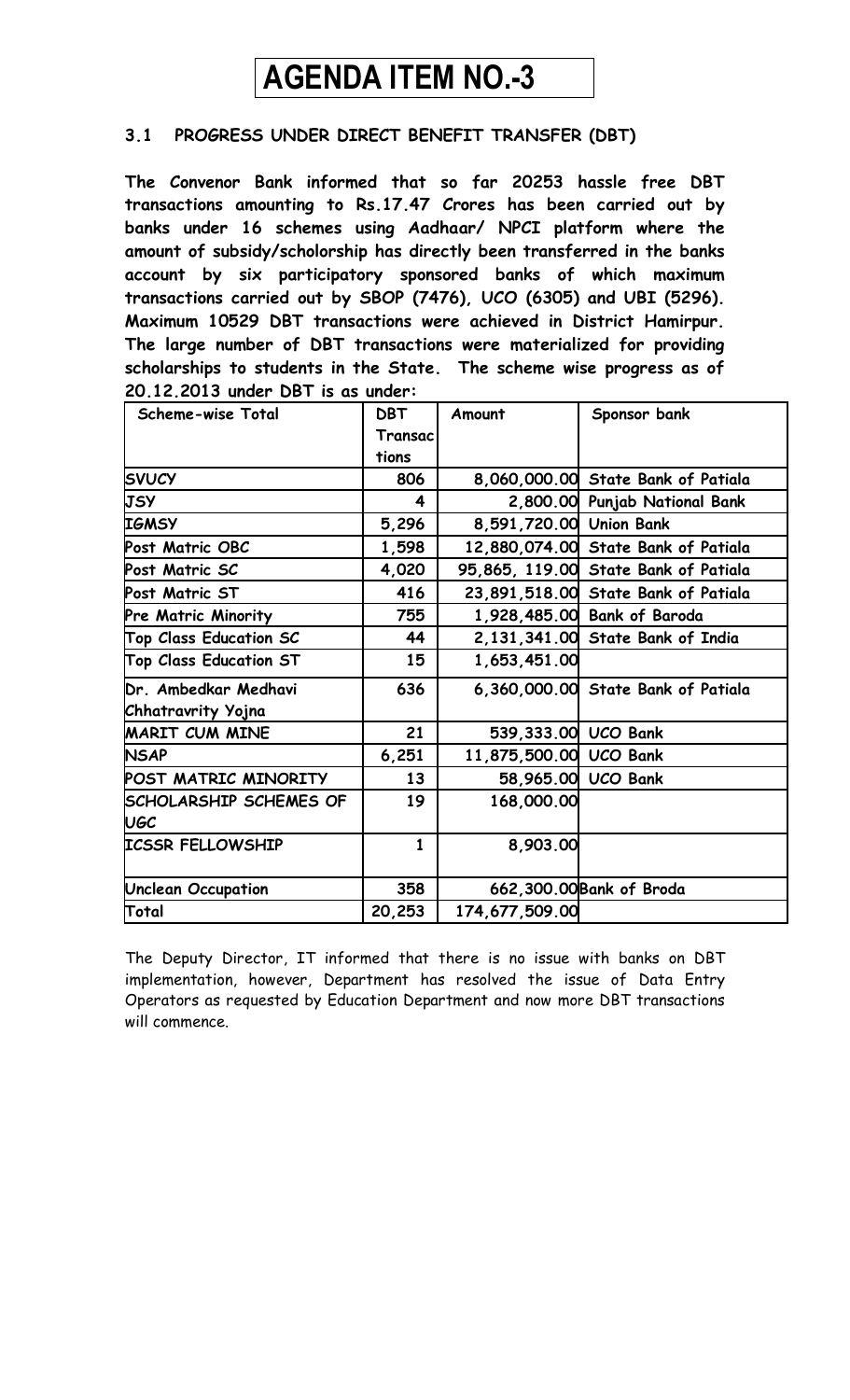The Executive Director, UCO Bank advised the Bankers to report the instances of rejections/returns of subsidy amount on account of mismatch in Aadhar numbers , if any, come to their notice the same may be informed to District Administration to initiate necessary action, since the beneficiaries are not aware about DBT benefits awarded under various schemes.

The Convenor Bank informed the development took place for finalization and Mapping of Gram Panchayats under Sub Service Area approach in respect of six districts namely Bilaspur, Hamirpur, Kullu, Mandi, Una and Solan where Banks were advised to engage Lok Mitra Kendras to act as BC under DBT transactions. The Ministry of Finance, DFS is also finalizing the roadmap for remaining six districts. However, banks in the State has been given flexibility to club more than one Gram Panchayat and depute a single BCA in those areas where there is no other banking outlets or the presence of functional Lok Mitra Kendras keeping in view of hilly constraints. It is informed that Banks has engaged BCAs in Priority Districts selected under DBT whereas large number are yet to made functional in other districts.

The Chairman desired that the financial transactions carried out by BCAs in terms of opening of accounts /financial transactions and credit may be collected from the banks to review the position in the next meeting. DGM PNB informed that the Bank has made 11 BCAs functional in district Solan but it has observed that most people are having an account with bank branches and the BCAs have left with only few accounts as a result the volume of transaction is low. He further informed that people can avail the banking services from BCA as well as branch as their model is integrated with main server. Due to delay in acquisition of Bio-metric capturing machine with Lok Mitra Kendras the BC model has been delayed but the issue has sorted out with their Technical Vendor.

Banks has been informed that UIDIA is providing financial support at a rate of Rs. 15,000/- per machine for the purchase of Bio-metric machines for banks. The Controlling Heads of the Banks are requested to engage more BCAs in their allocated Gram Panchayats by using LMKs to cover all unbanked villages identified under RBI roadmap by March, 2016.

The Convenor Bank informed about a new software developed by NIC to online update the banking outlets in the Sub Service Area by concerned LDMs on a regular basis as per the instructions received from DFS the updates is to be completed by 31.12.2013.

#### **3.2 Review of Progress under DBTL:**

**The Convenor Bank through Power Point Presentation show the progress achieved under DBTL implementation by banks in the State. The phasewise DBTL progress as of 20.12.2013 is as under:**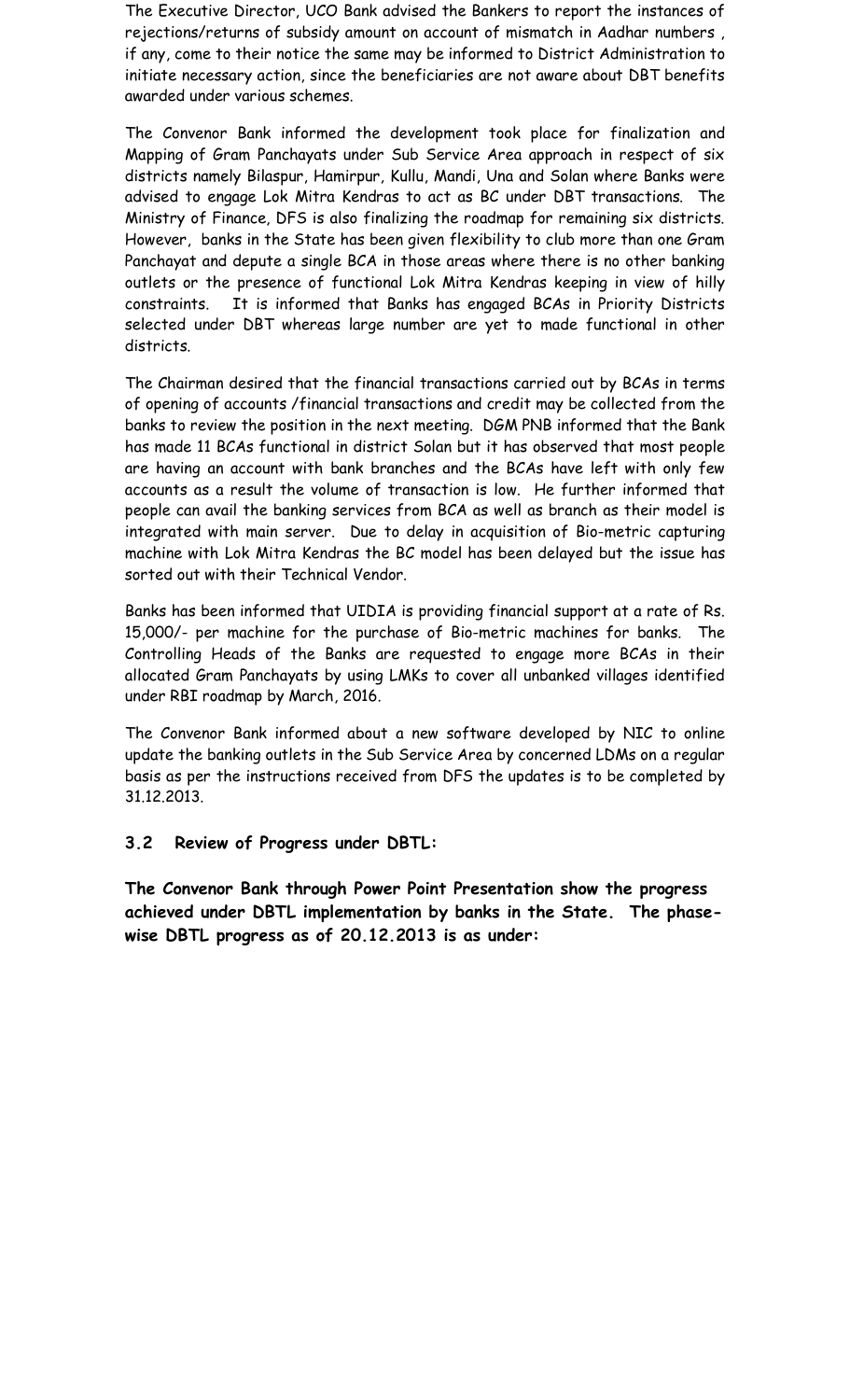| DRUSE-I GISTRICIS IN FIF US OF EV.IE.EVIJ |                   |                                  |         |             |                      |              |         |  |  |  |
|-------------------------------------------|-------------------|----------------------------------|---------|-------------|----------------------|--------------|---------|--|--|--|
| <b>District</b>                           | <b>Active LPG</b> | LPG.                             | % LPG   | <b>Bank</b> | % Bank               | %age of      | Extant  |  |  |  |
| Name                                      | Consumers         | Aadhaar                          | Aadhaar | Aadhaar     | Aadhaar              | <b>Banks</b> | of gap  |  |  |  |
|                                           |                   | Seeding as Seeding as Seeding as |         |             | Seeding as seeding   |              | in %age |  |  |  |
|                                           |                   | of 20.12.13 of 20.12.13 on as of |         |             | of 20.12.13 over LPG |              |         |  |  |  |
|                                           |                   |                                  |         | 20.12.13    |                      | seeding      |         |  |  |  |
| Bilaspur                                  | 59907             | 46705                            | 77.96   | 40213       | 67                   | 86           | 19      |  |  |  |
| Hamirpur                                  | 97435             | 80422                            | 82.54   | 66623       | 68                   | 83           | 15      |  |  |  |
| Mandi                                     | 163313            | 118776                           | 72.73   | 95998       | 59                   | 81           | 22      |  |  |  |
| Una                                       | 100830            | 79522                            | 78.87   | 71139       | 71                   | 89           | 18      |  |  |  |
| <b>TOTAL</b>                              | 421485            | 325425                           | 77.21   | 273973      | 65                   | 84           | 19      |  |  |  |

### **Review of Progress under Direct Benefit Transfer LPG (DBTL) under phase-I districts in HP as of 20.12.2013**

**Review of Progress under Direct Benefit Transfer LPG (DBTL) under phase-II districts in HP as of 20.12.2013**

| <b>District</b><br>Name | <b>Active LPG LPG</b><br><b>Consumers</b> | Aadhaar           | % LPG<br>Aadhaar | <b>Bank Aadhaar</b> % Bank<br>Seeding as on Aadhaar |          | <b>Yage of</b><br>Banks | Extant<br>of gap in |
|-------------------------|-------------------------------------------|-------------------|------------------|-----------------------------------------------------|----------|-------------------------|---------------------|
|                         |                                           | Seeding           | Seeding          | as of                                               | Seeding  | seeding over            | <b>%age</b>         |
|                         |                                           | las of            | las of           | 20.12.13                                            | las of   | <b>LPG</b> seeding      |                     |
|                         |                                           | 20.12.13 20.12.13 |                  |                                                     | 20.12.13 |                         |                     |
| Chamba                  | 40889                                     | 28124             | 68.78            | 20357                                               | 50       | 72                      | 22                  |
| Kangra                  | 309571                                    | 187837            | 60.68            | 157980                                              | 51       | 84                      | 33                  |
| Kullu                   | 82965                                     | 52802             | 63.64            | 46577                                               | 56       | 88                      | 32                  |
| Shimla                  | 201179                                    | 103045            | 51.22            | 83366                                               | 41       | 81                      | 40                  |
| Sirmour                 | 63374                                     | 40803             | 64.38            | 33349                                               | 53       | 82                      | 29                  |
| Solan                   | 128573                                    | 78982             | 61.43            | 60917                                               | 47       | 77                      | 30                  |
| Total                   | 826551                                    | 491593            | 59.48            | 402546                                              | 49       | 82                      | 33                  |

The data reveals that more than 60% bank Aadhaar seeding were completed in four priority districts except Mandi having a shortfall of 1%. Under second phase four districts have crossed 50% seeding and remaining two the position of District Shimla is only 41%. .

The Executive Director, UCO Bank informed that at the time of booking of LPG the amount of subsidy is credited in the beneficiary's account and the Consumer has to pay market price at the time of delivery. He emphasized the working of BC model to make available of cash in the remotest corner where banks services are not available at present. Similarly Bank should provide ATM Cards to all customers to draw the cash from the ATM as an alternate source. Bank should also ensure that Aadhaar number must be seeded in the Bank accounts to avail the ICT based services. He shown his concern on the lowest seeding of Aadhaar in bank accounts in district Shimla and advise to make a joint efforts by banks and OMCs to contact the consumers personally through telephone/SMS. As soon as Bank seeding cross a minimum of 60% stipulated targets, the things move easy.

Many LDMs have raised an issue regarding delay in transfer of subsidy in the bank accounts of LPG Consumer and they are contacting the LDMs to sort out the issue under the circumstances that no such requests are being entertained by the LPG distributor. In order to sort out these issues a Grievances Redressal Mechanism should be created at the district level. The House has been informed that Aadhaar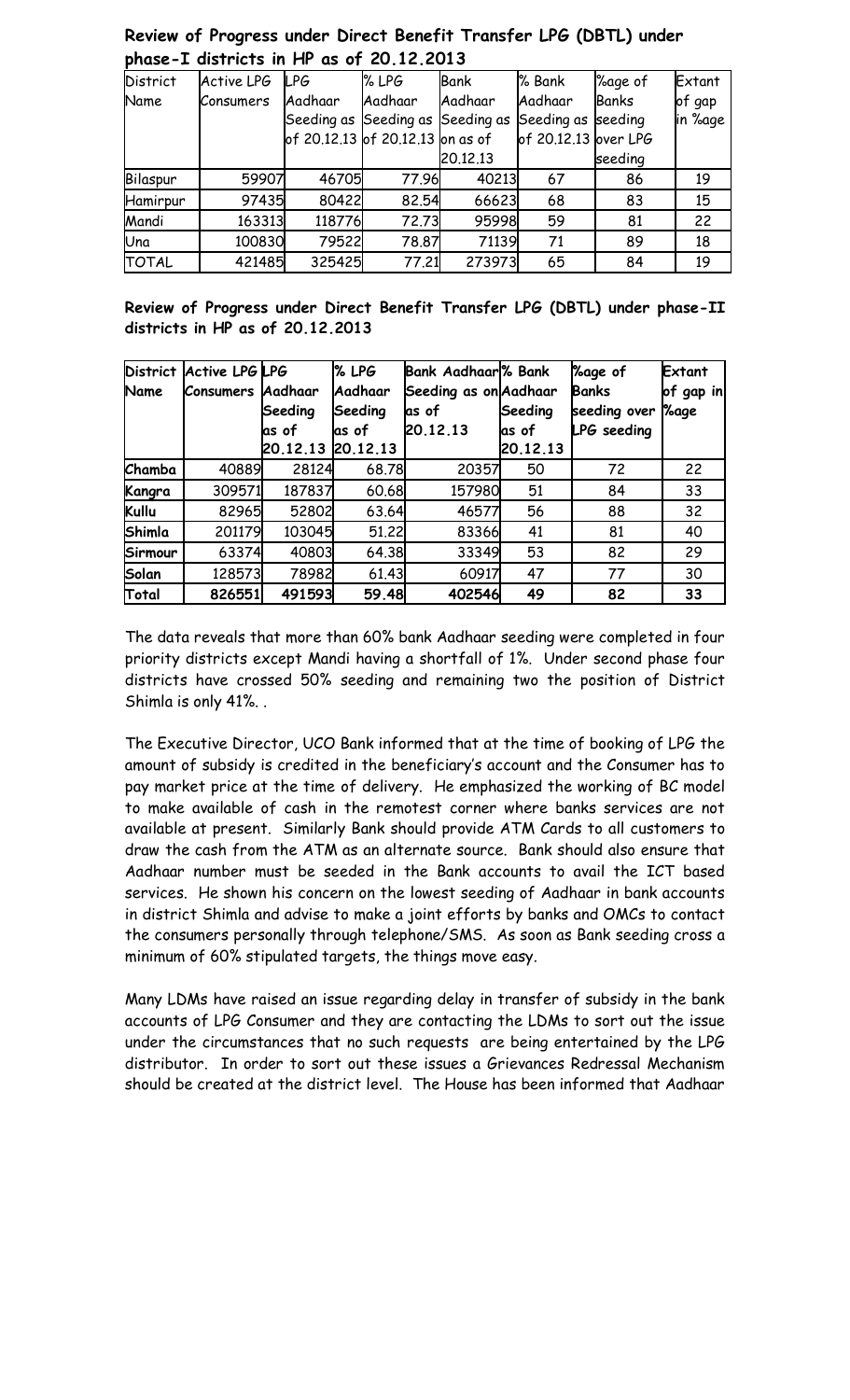number should be seeded in only one account in case the person having more accounts in other banks. If the same customer move to another bank for seeding of Aadhaar the Aadhaar seeded in the previous bank will be overwritten. In case where the customer have entered their mobile number the amount of subsidy credited in his account will be known through SMS alert. A new software is also introduced to give a status of move in and move out of Aadhaar number between banks at the day end. This report can be exchanged between various banks.

Wide range of queries relating to delays in transfer of LPG subsidy in the bank accounts were raised by LDMs. The Chairman advised to handle the issue very carefully with polite attitude. Banks are directed to seed Aadhaar in those accounts which are either being provided by OMCs or directly approached by the consumers. He also assured to apprise the field problems as discussed today with the ministry in the next review meeting.

# **AGENDA ITEM NO.-4**

## **Review of progress under RBI Roadmap 2013-16 – Extension of Banking Services in all unbanked villages:**

**The Convenor Bank informed that revised roadmap for 16640 unbanked villages of the State has been approved in last SLBC meeting held on 28.9.2013 under which 800 B&M/USB branches are to be opened by banks and 15840 unbanked villages will be covered by BC model over a period of three years.**

**The feed back progress received from banks indicates that total 2725 unbanked villages were reported covered by various banks upto September, 2013 of which 9 new branches have been opened and 2709 unbanked villages has been covered with BCAs.** 

**The consolidated Districtwise progress under RBI roadmap 2013-16 as of September, 2013 is given below:**

| Statement of Progress during the Quarter ended SEPT, 2013 |                                                                                                                                                                              |                       |                    |                     |                        |                                                           |                              |            |                   |                       |
|-----------------------------------------------------------|------------------------------------------------------------------------------------------------------------------------------------------------------------------------------|-----------------------|--------------------|---------------------|------------------------|-----------------------------------------------------------|------------------------------|------------|-------------------|-----------------------|
|                                                           | Name of State/UT: HIMACHAL PRADESH<br>Name of RBI Regional<br>Office: SHIMLA                                                                                                 |                       |                    |                     |                        |                                                           |                              |            |                   |                       |
| <b>SR</b>                                                 | theNumber Out of roadmap prepared for less than 2000, no. of villages where<br>Name of<br>banking outlet opened upto the end of reporting quarter.<br><b>District</b><br>lof |                       |                    |                     |                        |                                                           |                              |            |                   |                       |
|                                                           |                                                                                                                                                                              |                       | allotted BrancheBC |                     |                        |                                                           |                              |            |                   | Grand                 |
|                                                           |                                                                                                                                                                              | villages <sub>s</sub> |                    | Fixed<br>llocations | Visit<br>every<br>week | Visit oncevisits<br>lin<br>fortnight once in $d(6+7+8+9)$ | dmore thantotal<br>fortnight | <b>BCs</b> | subOther<br>Imode | Total<br>$5 + 10 + 1$ |
| 1                                                         | $\overline{c}$                                                                                                                                                               | 4                     | 5                  | 6                   | 7                      | 8                                                         | 9                            | 10         | 11                | 12                    |
| 1                                                         | <b>BILASPUR</b>                                                                                                                                                              | 901                   | 0                  | 0                   | 0                      | 398                                                       | $\Omega$                     | 398        | 0                 | 398                   |
| $\overline{2}$                                            | <b>CHAMBA</b>                                                                                                                                                                | 1052                  | 0                  | 0                   | 0                      | 18                                                        | 0                            | 18         | 0                 | 18                    |
| 3                                                         | <b>HAMIRPUR</b>                                                                                                                                                              | 1556                  | 0                  | 0                   | 0                      | 452                                                       | 0                            | 452        | 3                 | 455                   |
| 4                                                         | <b>KANGRA</b>                                                                                                                                                                | 3372                  | 1                  | 0                   | O                      | 367                                                       | 0                            | 367        | 0                 | 368                   |
| 5                                                         | <b>KINNOUR</b>                                                                                                                                                               | 205                   | 0                  | 0                   | 0                      | 0                                                         | 0                            | 0          | 0                 | 0                     |
| 6                                                         | <b>KULLU</b>                                                                                                                                                                 | 310                   | 1                  | O                   | 0                      | 338                                                       | 0                            | 338        |                   | 340                   |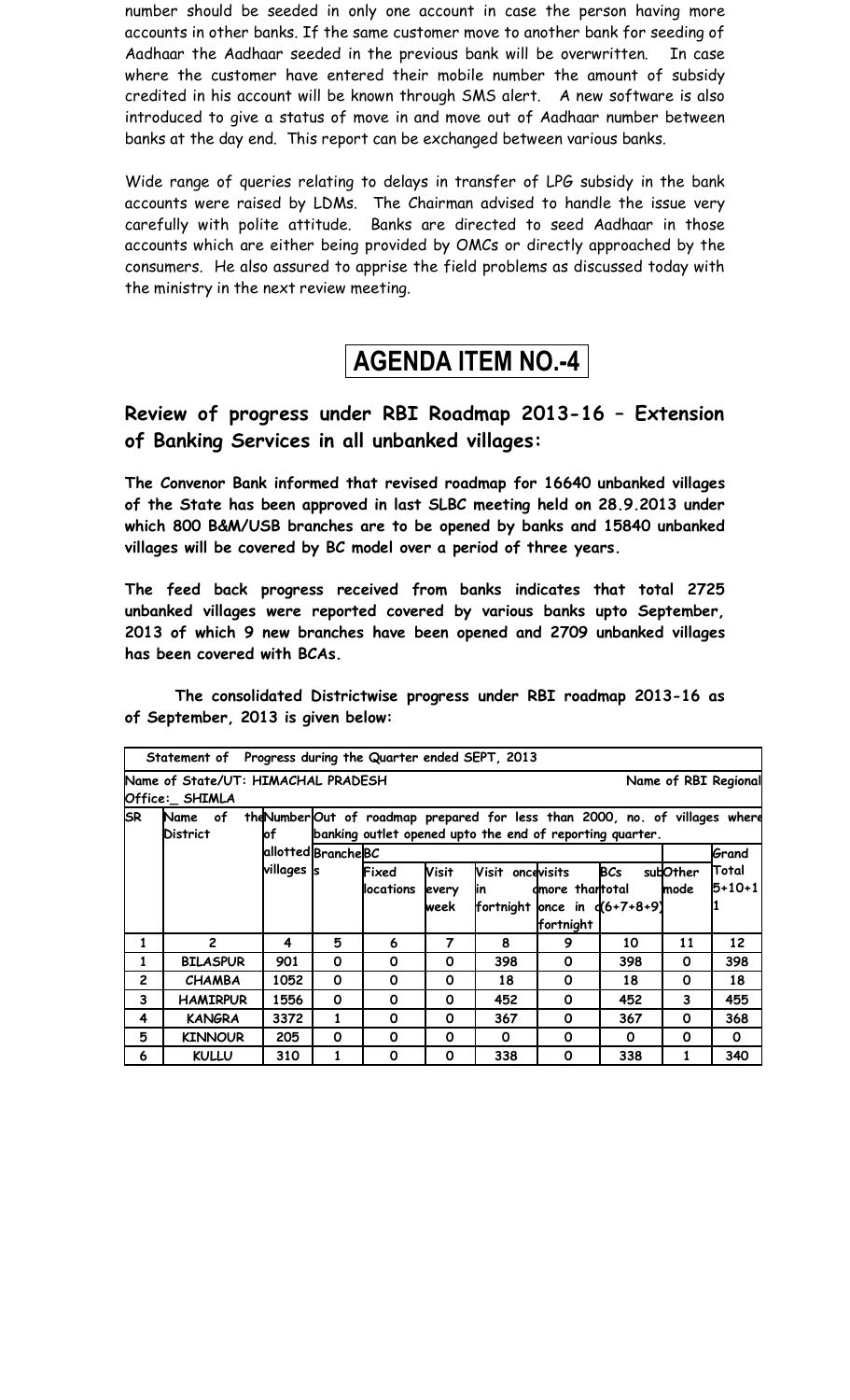|    | Statement of Progress during the Quarter ended SEPT, 2013 |          |                                           |              |              |              |              |                                                                |              |                                                                     |
|----|-----------------------------------------------------------|----------|-------------------------------------------|--------------|--------------|--------------|--------------|----------------------------------------------------------------|--------------|---------------------------------------------------------------------|
|    | Name of State/UT: HIMACHAL PRADESH<br>Name                |          |                                           |              |              |              |              |                                                                |              |                                                                     |
|    | of RBI Regional Office: SHIMLA                            |          |                                           |              |              |              |              |                                                                |              |                                                                     |
|    | <b>SR Name</b>                                            |          |                                           |              |              |              |              |                                                                |              | ofNumberOut of roadmap prepared for less than 2000, no. of villages |
|    | <b>the</b>                                                | lof      |                                           |              |              |              |              | where banking outlet opened upto the end of reporting quarter. |              |                                                                     |
|    | District                                                  |          | allotted Branches BCs sub total (6+7+8+9) |              |              |              |              |                                                                | Other        | Grand<br>Total                                                      |
|    |                                                           | villages |                                           |              |              |              |              |                                                                | mode         | $5 + 10 + 11$                                                       |
| 7  | <b>1&amp;S</b>                                            | 277      | $\mathbf{0}$                              | 0            | $\mathbf{0}$ | $\mathbf{0}$ | $\mathbf{0}$ | $\mathbf{0}$                                                   | $\mathbf{0}$ | $\bf{0}$                                                            |
| 8  | <b>MANDI</b>                                              | 2714     | 1                                         | $\mathbf{0}$ | $\mathbf{0}$ | 226          | $\mathbf{0}$ | 226                                                            |              | 228                                                                 |
| 9  | <b>SHIMLA</b>                                             | 2459     | $\mathbf{0}$                              | 0            | $\mathbf{0}$ | 6            | $\mathbf{0}$ | 6                                                              | $\mathbf{0}$ | 6                                                                   |
| 10 | <b>SIRMOUR</b>                                            | 912      | 1                                         | 0            | $\mathbf{0}$ | 34           | $\mathbf{0}$ | 34                                                             | 1            | 36                                                                  |
| 11 | <b>SOLAN</b>                                              | 2331     | $\overline{2}$                            | $\mathbf{0}$ | $\mathbf{0}$ | 689          | $\mathbf{0}$ | 689                                                            | $\mathbf{0}$ | 691                                                                 |
| 12 | <b>UNA</b>                                                | 699      | 3                                         | $\mathbf{0}$ | $\mathbf{0}$ | 181          | $\mathbf{0}$ | 181                                                            |              | 185                                                                 |
|    | <b>TOTAL</b>                                              | 16640    | 9                                         | 0            | 0            | 2709         | $\mathbf{0}$ | 2709                                                           | 7            | 2725                                                                |

**The Executive Director, UCO Bank observed that pace of opening of new Brick and Mortor type of banking outlet has not picked up as only 9 new branches were opened against the target of 156 earmarked for 2013-14 under RBI roadmap. In addition the coverage of unbanked villages through BC Model also requires to be geared up by banks. The Controlling Heads of Banks are advised to appoint either individual BC or Corporate BCAs as suitable for early completion of roadmap.** 

**The Circle Head PNB apprised that appointment of BCAs has been decentralized at the Circle level and Banks has also provided technology. At present 43 BCAs locations has been identified in district Solan out of which PNB has appointed 11 LMKs to act as BCAs and all are operationalized. The Bank is agreed to pay Rs.5000/- per month remuneration. Bank will review the performance and thereafter take a decision to expand the BC model in other parts. Regarding opening of new branches a note for the current fiscal is to be submitted to Head Office giving stress to open more rural branches.**

**Intervening in the discussions the AGM RBI, Shimla requested the Banks having Lead District responsibility to issue instructions to all LDMs for inclusion of a separate regular agenda in DLCC for review of progress under RBI roadmap. He pointed out that most of LDMs are not including as a regular agenda. He also stressed to review the performance of BCAs and other initiatives like issuance of GCC/KCC/Basic SB accounts as part of Financial Inclusion should be reviewed regularly. After detailed discussion a few important decisions arrived as under:**

- **1. LDMs has to comply the decision of House about identification of unbanked location for opening of USB/Rural Branch as per the revised roadmap approved and name of the villages as approved by sub committee of DLCC for opening of new bank branch/appointment of BCAs should be sent to respective Controlling Heads of Banks.**
- **2. The Controlling Heads of the Banks are requested to take up the matter with their Head Offices for engagement of BCAs in the allocated villages under RBI roadmap.**
- **3. LDMs has to collect performance data of BCAs from banks and also collect the commission/service charges paid to BCAs for rendering of**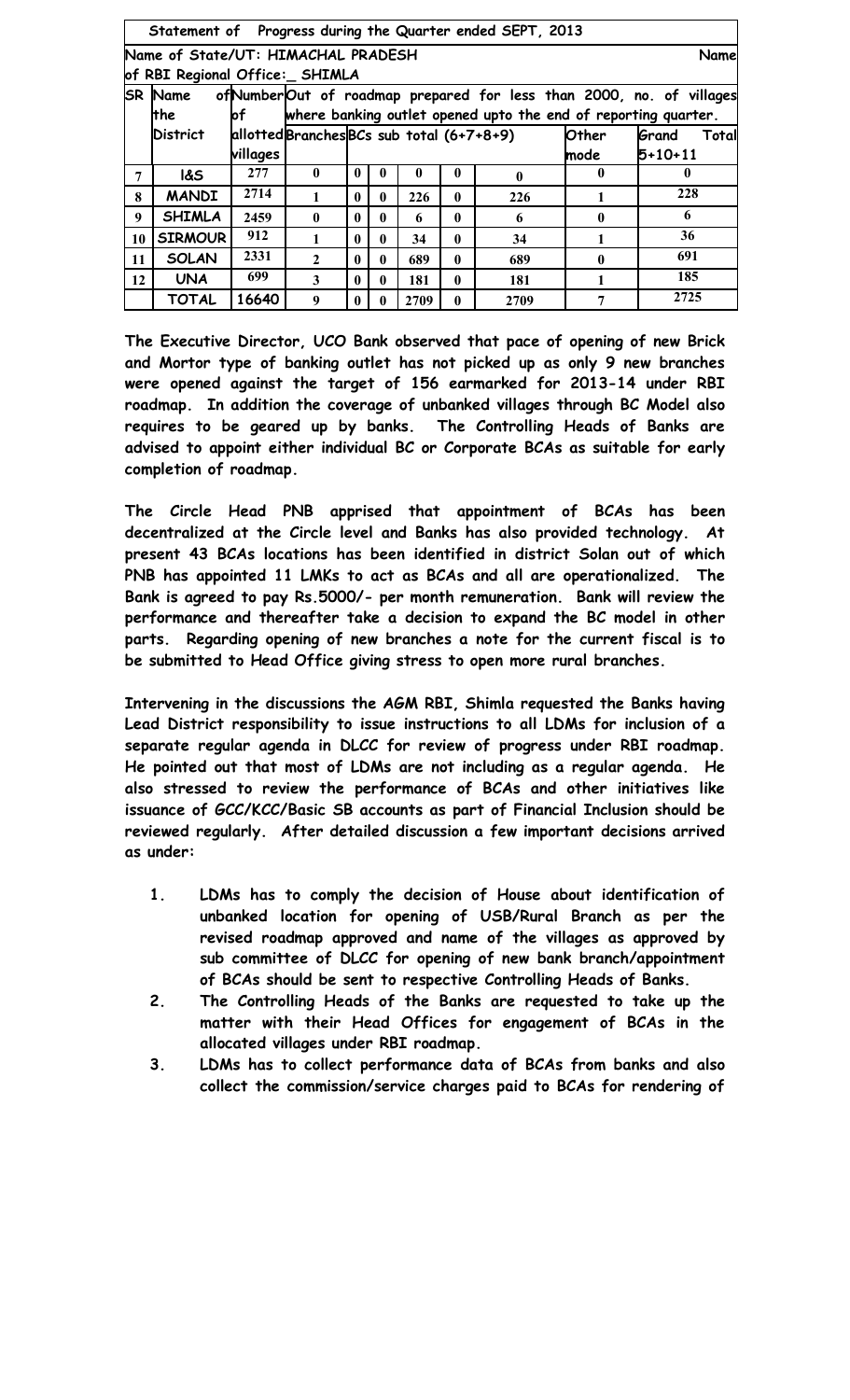**services on monthly basis/performance basis. The feedback data should be provided to Convenor Bank for placing the same in the next SLBC meeting.**

**4. The Chairman advised the Banks to make BC model more viable in terms of remuneration and apart from routine banking services they should also be involved Bank recovery Agent so that they should have some incentive to protect their livelihood.**

#### **(ACTION: LDMS/CONTROLLING HEADS OF BANKS)**

**OPENING OF NEW BRANCHES – VIP REFERENCES**

**The Convenor Bank informed that VIP references have received for opening of new bank branches at 10 places in the State. The LDMs has been instructed to undertake a survey and find out viability for opening of new branch in all centres to inform the position to Ministry accordingly. The list of VIP references are given below:**

| S.No.          | <b>District</b> | Name of VIP    | Name of Place            | Ref. file No. & date |
|----------------|-----------------|----------------|--------------------------|----------------------|
| 1              | Bilaspur        | Sh. Anurag     | VILL. SAMOH              | 10/366 DT.27.8.2013  |
|                |                 | Thakur, MP     |                          |                      |
| $\overline{c}$ | $-DO-$          | -do-           | VILL.BHARADI             | 10/370 DT. 10.8.2013 |
| 3              | Hamirpur        | -do-           | TIKKAR BAZAR             | 10/142 DT. 29.3.2013 |
| 4              | -DO-            | $-DO-$         | VILL.KULWAL, TEHSIL      | 10/253 DT.14.6.2013  |
|                |                 |                | <b>BARSAR</b>            |                      |
| 5              | Mandi           | Sh.Virbhadra   | Vill.Panarasa, sub Div.  | 10/337 DT. 12.8.2013 |
|                |                 | Singh, Hon'ble | Aut                      |                      |
|                |                 | $CM$ , $HP$    |                          |                      |
| 6              | -DO-            | Sh. Anurag     | Vill.Bhadehad (Kujjwalh) | 10/377 dt.18.9.2013  |
|                |                 | Thakur, MP     |                          |                      |
| $\overline{7}$ | $-DO-$          | -do-           | Vill. Samoh & Bhadew     | 10/378 dt.18.9.2013  |
| 8              | -DO-            | -do-           | Vill, Garoudu            | 10/385 dt.18.9.2013  |
| 9              | $-DO-$          | -do-           | Vill.Tiharar             | 10/385 dt. 18.9.2013 |
| 10             | Solan           | Sh.Virender    | <b>BAROG</b>             | 10/160 dt 29.3.2013  |
|                |                 | Kashyap, MP    |                          |                      |

**In addition State Govt. has forwarded a proposal for opening of bank branch in Gram Panchayat Gopalpur, Distt. Kangra and Gram Panchayat Palhori, district Sirmour.. These centers may also be surveyed by respective LDMs.**

**ACTION: LDMS ARE REQUESTED TO SUBMIT THE ATR REPORT ON VIP REFERENCE WITHIN 15 DAYS.**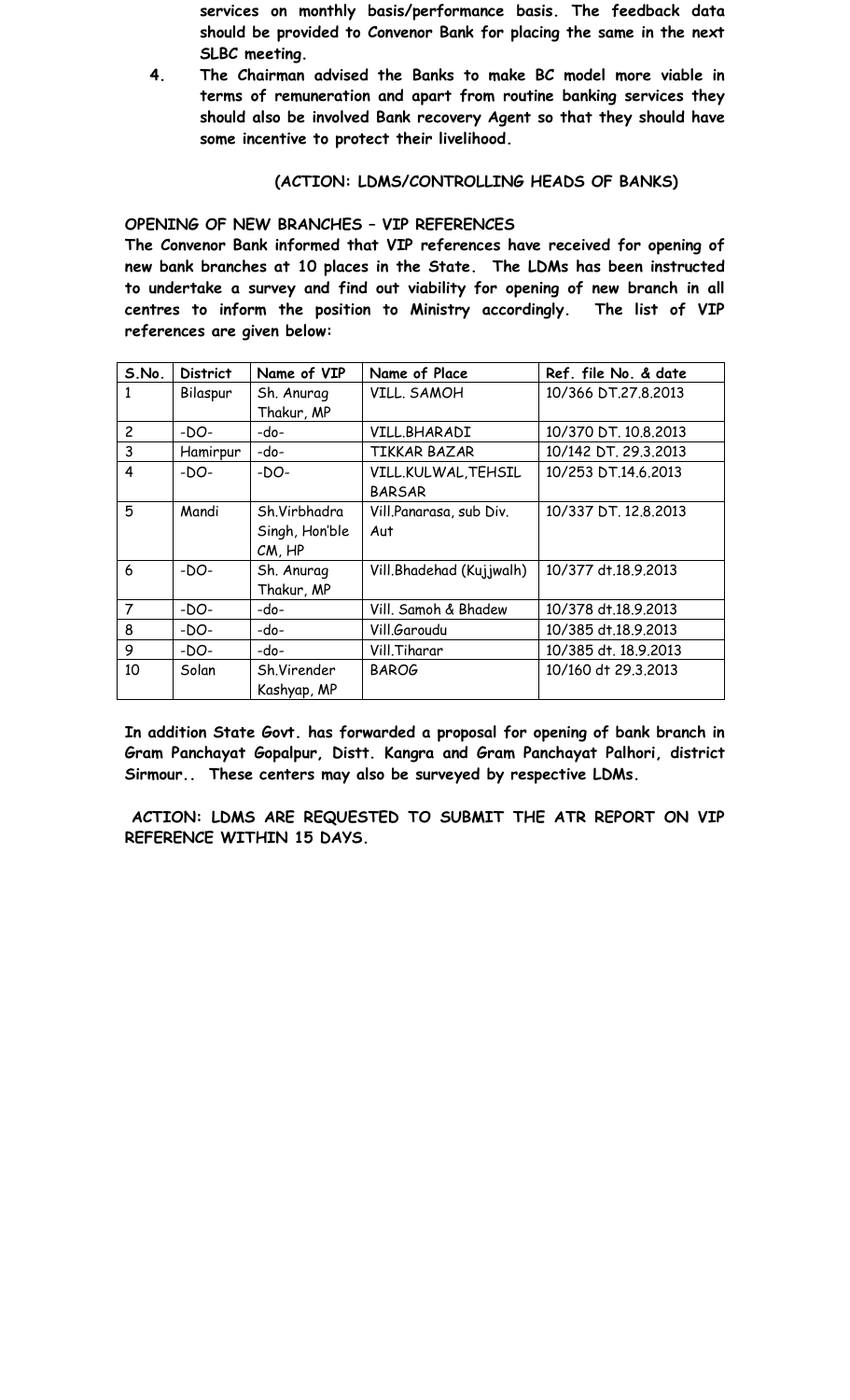

#### **Review of Performance under Annual Credit Plan 2013-14 – Disbursement by Banks in the State of Himachal Pradesh as of Sept, 2013.**

A Power point presentation has been made to review the achievement data under Annual Credit Plan 2013-14 under which Banks in the State has shown satisfactory performance on implementation of ACP 2013-14 witnessing overall disbursement to the tune of Rs. 5435.18 Crores against the half yearly target fixed at Rs.5196.54 Crores upto September, 2013 surpassing by 104.59% achievement.

Under Agriculture Sector a fresh loan amounting to Rs. 1600.39 Crores were disbursed to 170242 farmers registering 87.48% targets, likewise under MSE Sector against the target of Rs. 1420.68 Crores, Banks have provided Rs. 1232.60 Crores registering 86.76% achievement whereas lowest achievement was recorded under Other Priority Sector advances disbursed only Rs. 831.42 Crores against the Sept, 2013 target of Rs. 1178.96 Crores. Total Priority Sector Advances achieved by 83% and highest achievement was reported under Non Priority Sector where Banks have disbursed Rs. 1770.77 Crores against the target of RS.767.45 Crores registering significant achievement of 230.73%.

The summary position of progress is as under

#### **S.N o Sector Annual Target 2013-14 Targets SEPT, 2013 Achievement, SEPT, 2013 %age Ach. Over qtl tgts Fresh Units Amount** 1 Agriculture 4065.44 1829.45 170242 1600.39 87.48 2 | MSE | 3157.08 | 1420.68 | 26748 | 1232.6 | 86.76 3 | Other Priority Sector | 2619.92 | 1178.96 | 32889 | 831.42 | 70.52 A Total Priority Sector 9842.44 4429.09 229879 3664.41 82.74 4 | Non Priority Sector | 1705.44 | 767.45 | 38594 | 1770.77 | 230.73 B | Grand Total ( $A + B$ ) | 11547.88 | 5196.54 | 268473 | 5435.18 | 104.59

#### **PRORESS UNDER ANNUAL CREDIT PLAN 2013-14**

### **POSITION AS OF SEPT, 2013 AT A GLANCE (Amount in Crores)**

Intervening in the discussions the Principal Secretary Finance, Govt. of HP suggested to allocate the financial targets under ACP 2014-15 particularly for 9 districts (except Kinnaur, Solan & Sirmour) in such a manner to attain atleast 40% CD ratio at the district level having a ambitious plan. At the end of execution of plan in case the achievement is less than the targeted, the issues responsible for non achievement should be discussed in a manner if any, policy intervention is required from State Government has to be initiated to remove the bottlenecks.

LDM Hamirpur suggested that potential has to be created for credit observation sectors like Industries so that demand for credit is created to fillip the CD Ratio. In absence of any Industrial area, the Investment opportunity for Banks is limited. Likewise DGM PNB suggested to review y-to-y disbursement made by banks and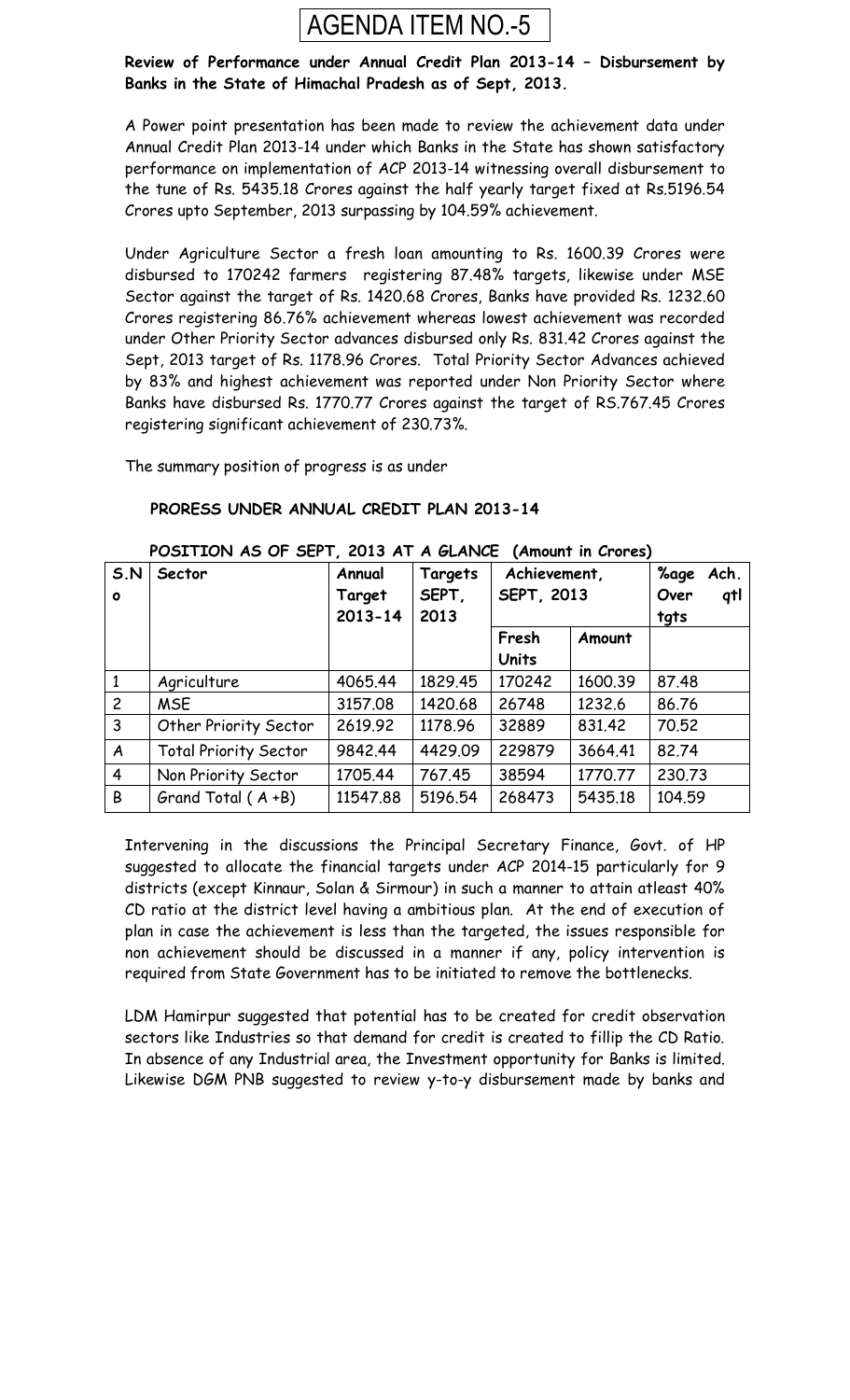review the position of growth in comparison with national average. The Bankgroup wise achievement under ACP upto September, 2013 is given below:

|  | GROUND LEVEL DISBURSEMENT UNDER ACP 2013-14 AS OF SEPT, 2013. |  |                    |  |  |
|--|---------------------------------------------------------------|--|--------------------|--|--|
|  |                                                               |  | (Amount in Crores) |  |  |

|                         | Sector-wise                                             |         |             | Agency wise Institutional Credit provided by Banks |              |              |
|-------------------------|---------------------------------------------------------|---------|-------------|----------------------------------------------------|--------------|--------------|
| No.                     | performance                                             | PSBs    | <b>RRBs</b> | Coop.                                              | Private      | <b>TOTAL</b> |
|                         |                                                         |         |             | <b>Banks</b>                                       | <b>Banks</b> |              |
| $\mathbf{1}$            | AGRICULTURE SECTOR                                      |         |             |                                                    |              |              |
| $\boldsymbol{A}$        | Annual Target 2013-14                                   | 2609.47 | 340.54      | 1004.5                                             | 110.91       | 4065.44      |
| B                       | Tgt. Sept, 2013                                         | 1174.26 | 153.24      | 452.03                                             | 49.91        | 1829.45      |
| $\mathcal{C}_{0}$       | Ach. Sept, 2013                                         | 1054.30 | 117.18      | 380.36                                             | 48.55        | 1600.39      |
| D                       | %age of gtrly Achs                                      | 89.78   | 76.47       | 84.14                                              | 97.28        | 87.48        |
| $\overline{c}$          | <b>MSE SECTOR</b>                                       |         |             |                                                    |              |              |
| A                       | Annual Target 2013-14                                   | 2194.77 | 194.26      | 651,78                                             | 116.28       | 3157.09      |
| B                       | Tgt. Sept, 2013                                         | 987.65  | 87.42       | 293.30                                             | 52.33        | 1420.69      |
| $\mathcal C$            | Ach. Sept, 2013                                         | 763.04  | 68.20       | 337.07                                             | 64.29        | 1232.60      |
| D                       | %age of gtrly Achs                                      | 77.26   | 78.02       | 114.92                                             | 122.86       | 86.76        |
| $\overline{\mathbf{3}}$ | OTHER PRIORITY SECTOR (Housing, Education, Consumption, |         |             |                                                    |              | Micro Fin.   |
|                         | Etc.                                                    |         |             |                                                    |              |              |
| A                       | Annual Target 2013-14                                   | 1725.23 | 147.26      | 650.01                                             | 97.51        | 2620.01      |
| B                       | Tgt. Sept, 2013                                         | 776.35  | 66.27       | 292.50                                             | 43.88        | 1179.00      |
|                         |                                                         |         |             |                                                    |              |              |
| $\mathcal{C}_{0}$       | Ach. Sept, 2013                                         | 496.75  | 48.06       | 262,08                                             | 24.53        | 831.42       |
| D                       | %age of gtrly Achs                                      | 63.99   | 72.52       | 89.60                                              | 55.90        | 70.52        |
| 4                       | NON PRIORITY SECTOR                                     |         |             |                                                    |              |              |
| A                       | Annual Target 2013-14                                   | 1171.30 | 85.80       | 369.13                                             | 79.22        | 1705.45      |
| B                       | Tgt. Sept, 2013                                         | 527.09  | 38.61       | 166.11                                             | 35.65        | 767.45       |
| $\mathcal{C}_{0}^{2}$   | Ach. Sept, 2013                                         | 786.17  | 33.19       | 805.1                                              | 146.30       | 1770.76      |
| D                       | %age of gtrly Achs                                      | 149.15  | 85.96       | 484.68                                             | 410.39       | 230.73       |
| 5                       | TOTAL FOR ALL SECTORS (1To 4)                           |         |             |                                                    |              |              |
| $\overline{A}$          | Annual Target 2013-14                                   | 7700.7  |             |                                                    |              |              |
|                         |                                                         | 7       | 767.86      | 2675.44                                            | 403.92       | 11547.99     |
| B                       | Tgt. Sept, 2013                                         | 3465.35 | 345.54      | 1203.95                                            | 181.71       | 5196.55      |
| $\mathcal{C}$           | Ach. Sept, 2013                                         | 3100.26 | 266.63      | 1784.61                                            | 283.67       | 5435.17      |

#### **GROUND LEVEL DISBURSMENT OF CROP LOAN AS OF SEPT, 2013**

|               | CROP LOAN PROVIDED BY:              |            |            |        |       |         |
|---------------|-------------------------------------|------------|------------|--------|-------|---------|
|               |                                     | <b>PSB</b> | <b>RRB</b> | Coop.  | Pvt   | Total   |
| A             | Annual Target 2013-   1486.02<br>14 |            | 204.26     | 573.85 | 55.47 | 2319.60 |
| B             | Tgt. Sept, 2013                     | 668.71     | 91.92      | 258.23 | 24.96 | 1043.82 |
| $\mathcal{C}$ | Ach. Sept, 2013                     | 734.12     | 70.5       | 300.00 | 23.83 | 1128.45 |
| D             | %age of gtry Achs                   | 109.78     | 76.70      | 116.17 | 95.47 | 108.11  |

**(ACTION: MEMBER BANKS ARE REQUESTED TO ACHIEVE THE SHORTFALL IN THE REMAINING QUARTER TO ENSURE 100% IMPLEMENTATION OF ACP TARGETS.**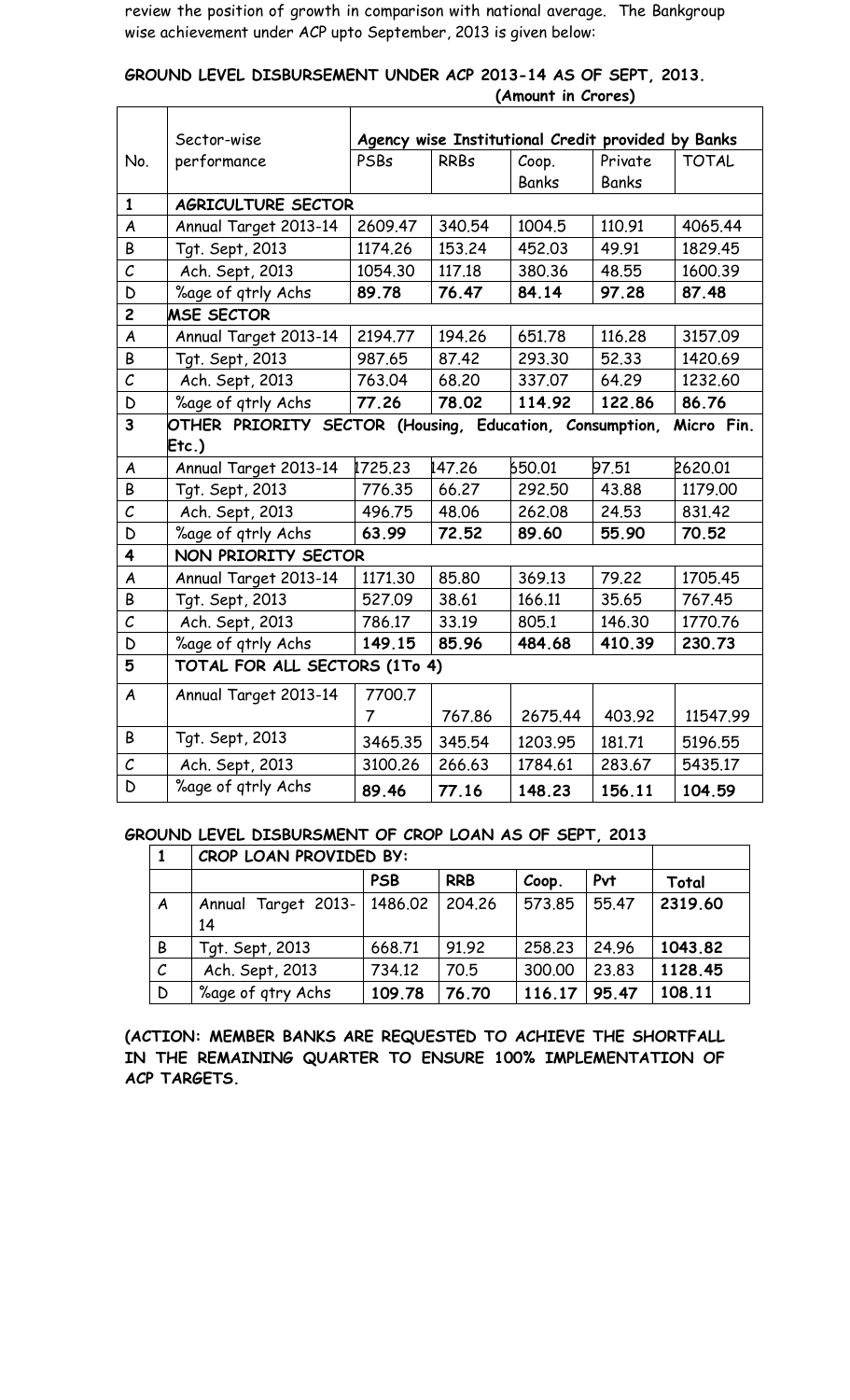# AGENDA ITEM NO.6

32

#### **REVIEW OF STATISTICAL BANKING DATA AS OF SEPT, 2013 6.1 COMPARATIVE BANKING KEY INDICATORS AS OF SEPT, 2013**

| ∪.⊥<br>S.No.   | COME ANATIFY C DAINNING NOT INDICATORS AS OF                          |           |           |           | $JUT$ , $LU1$                                          |          |
|----------------|-----------------------------------------------------------------------|-----------|-----------|-----------|--------------------------------------------------------|----------|
|                | <b>Item</b>                                                           | 30.9.2011 | 30.9.2012 | 30.9.2013 | Variation & %age of<br>growth<br>SEPT,<br>over<br>2012 |          |
| $\mathbf{1}$   | Deposit PPD                                                           |           |           |           | <b>ABSOLUTE</b>                                        | %AGE     |
|                | Rural                                                                 | 26586.06  | 29742.87  | 36257.43  | 6514.56                                                | 21.90    |
|                | Urban/SU                                                              | 18459.51  | 23657.6   | 27201.43  | 3543.83                                                | 14.98    |
|                | Total                                                                 | 45045.57  | 53400.47  | 63458.86  | 10058.39                                               | 18.84    |
| $\overline{2}$ | Advances (O/S)                                                        |           |           |           |                                                        |          |
|                | Rural                                                                 | 10364.41  | 11438.91  | 16129.88  | 4690.97                                                | 41.01    |
|                | Urban/SU                                                              | 10693.03  | 9835.52   | 9960.16   | 124.64                                                 | 1.27     |
|                | Total                                                                 | 21057.44  | 21274.43  | 26090.04  | 4815.61                                                | 22.64    |
| 3              | made<br>Investment<br>by<br>Banks in State Govt.<br>Securities/Bonds. | 359.57    | 6531.58   | 2260.49   | $-4271.09$                                             | $-65.39$ |
| 4              | CD RATIO as per Thorat<br>Committee                                   | 67.54%    | 69.29%    | 60.20%    | $-9.09$                                                | $-13.12$ |
| 5              | Priority<br>Sector<br>(O/S)<br>Advances<br>of<br>which under:         | 12642.79  | 15265.49  | 17794.11  | 2528.62                                                | 16.56    |
|                | Agriculture<br>I)                                                     | 3801.89   | 4758.68   | 4803.27   | 44.59                                                  | 0.94     |
|                | <b>MSE</b><br>ii)                                                     | 5216.49   | 7430.69   | 8563.30   | 1132.61                                                | 15.24    |
|                | iii) OPS                                                              | 3624.41   | 3076.12   | 4427.54   | 1351.42                                                | 43.93    |
| 6              | Weaker Section Advs.                                                  | 3664.87   | 4405.58   | 5119.20   | 713.62                                                 | 16.20    |
| $\overline{7}$ | <b>DRI Advances</b>                                                   | 6.45      | 9.62      | 14.19     | 4.57                                                   | 47.51    |
| 8              | Non Priority Sec. Adv.                                                | 8414.63   | 6008.93   | 8295.93   | 2287.00                                                | 38.06    |
| 9              | No. of Branches                                                       | 1510      | 1614      | 1706      | 92                                                     | 5.70     |
| 10             | Advances to Women                                                     | 1157.02   | 1808.51   | 1823.18   | 14.67                                                  | 0.81     |
| 11             | Credit to Minorities                                                  | 408.92    | 571.37    | 660.28    | 88.91                                                  | 15.56    |
| 12             | Advances to SCs                                                       | 1827.01   | 2225.00   | 2452.9    | 227.90                                                 | 10.24    |
| 13             | Advances to STs                                                       | 623.87    | 848.79    | 837.65    | $-11.14$                                               | $-1.31$  |
| 14             | under<br>Advances<br>Govt.sponsored<br>programme                      | 802.63    | 954.96    | 920.33    | $-34.63$                                               | $-3.63$  |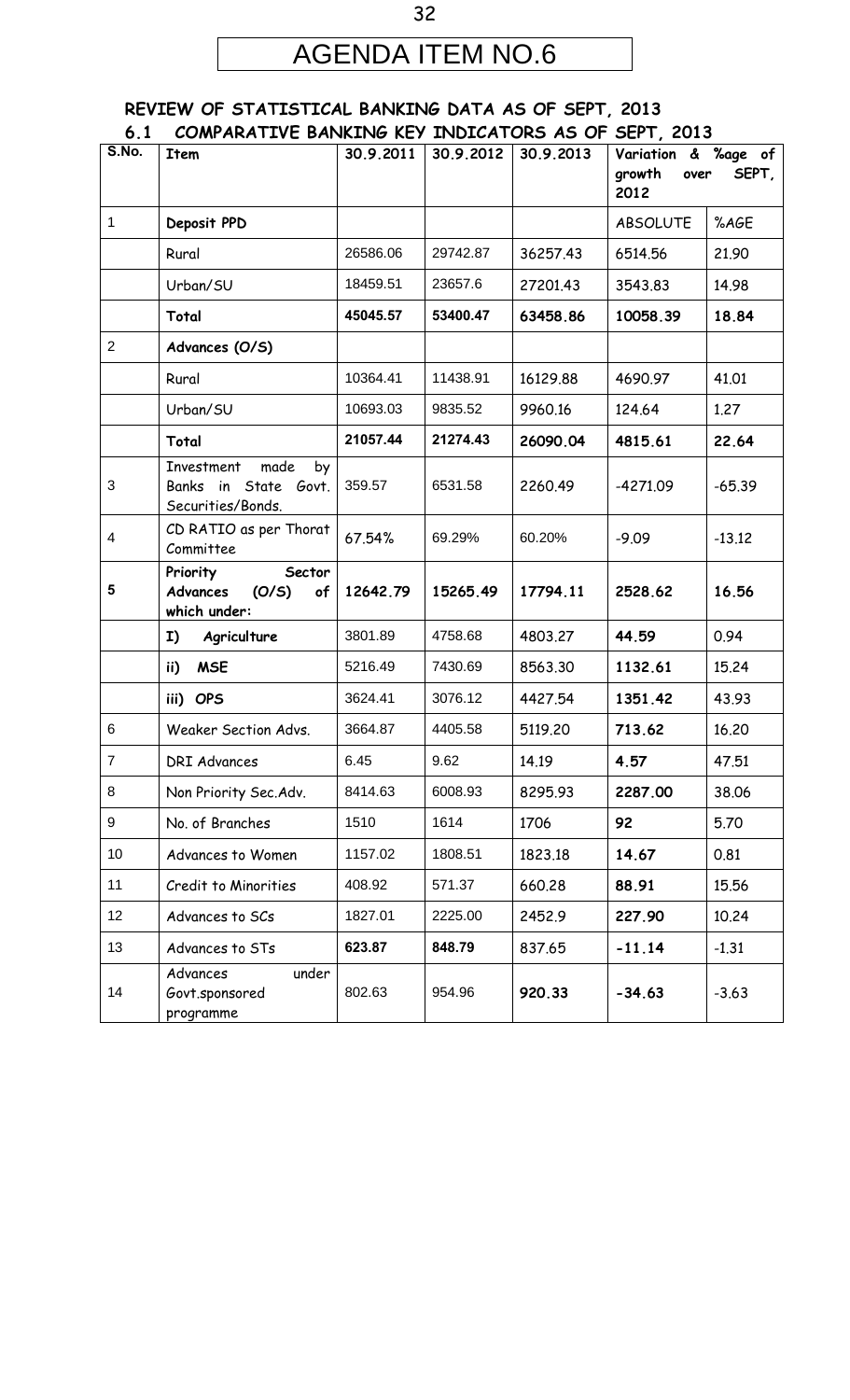**Review of Banking Sector Performance on Key parameters in Himachal Pradesh as of Sept 2013.** 

The data collected from Banks indicates that there is a positive growth in Bank's Deposits, Advances & PS Advances as of Sept, 2013 in comparison with corresponding figure of Sept, 2012. However, there is a sharp decline in Investment Portfolio of banks as a result CD Ratio of the State calculated in terms of Thorat Committee guidelines reduced to 60.20% as of September, 2013 from 69.29% as of September, 2012.

It is a good indication that growth of advances witnessed at about 23% as of September, 2013 whereas 19% annual growth in deposits registered as compared to the figures of September, 2012.

The Sectoral component under Priority Sector i.e. Agriculture/MSE/OPS, the outstandings of the banks has increased . Banks in the State have surpassed the five important parameters except DRI.

| Sr<br>No.      | Sector                                                    | %age<br>of<br>advances | %age<br>0f<br>advances | %age<br>of<br>advances<br>as | National<br>Parameter |
|----------------|-----------------------------------------------------------|------------------------|------------------------|------------------------------|-----------------------|
|                |                                                           | on<br>as               | as on                  | on                           |                       |
|                |                                                           | 30.9.2011              | 30.9.2012              | 30.9.2013                    |                       |
| $\mathbf{1}$   | Priority sector advances                                  | 60.04%                 | 71.76%                 | 68.20%                       | 40%                   |
| 2.             | Agriculture advances                                      | 18.05%                 | 22.37%                 | 18.41%                       | 18%                   |
| 3.             | <b>MSE Advances(PSC)</b>                                  | 41.26%                 | 48.68%                 | 48.12%                       |                       |
| 4.             | Other Priority Sectors(PSC)                               | 28.67%                 | 20.11%                 | 24.88%                       |                       |
| 5 <sub>1</sub> | Advances to weaker sections                               | 17.40%                 | 20.71%                 | 19.62%                       | 10%                   |
| 6.             | <b>DRI Advances</b><br>to total advs. Of previous<br>year | 0.07%                  | 0.05%                  | 0.05%                        | $1\%$                 |
| $\overline{7}$ | Advances to women                                         | 5.49%                  | 8.50%                  | 6.99%                        | 5%                    |
| 8              | C.D. Ratio                                                | 67.54%                 | 69.29%                 | 60.20%                       | 60%                   |
| 9              | Advances to S/Cs (PSC)                                    | 14.45%                 | 14.57%                 | 13.78%                       |                       |
| 10             | Advances to S/Ts (PSC)                                    | 4.93%                  | 5.56%                  | 4.71%                        |                       |
| 11             | Advances to Minorities(PSC)                               | 3.23%                  | 3.74%                  | 3.71%                        |                       |

#### **POSITION OF NATIONAL PARAMETERS AS OF SEPT, 2013 IN HIMACHAL PRADESH**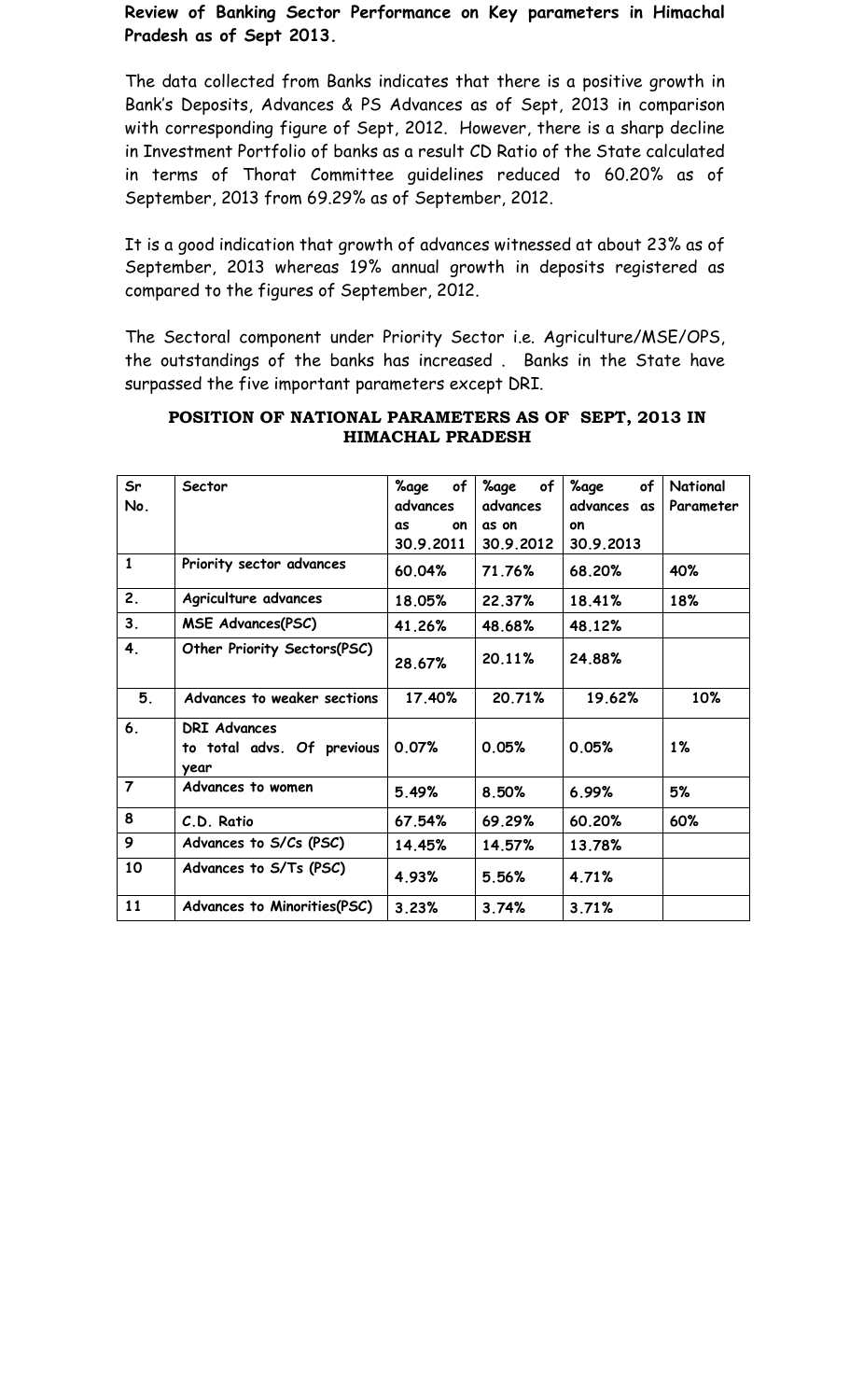## **\*Credit Deposit Ratio of the State of HP as of SEPT, 2013 = 60.20 %**

Components taken for calculation of Credit Deposit Ratio (CDR) as per Thorat Committee

Recommendations as of September, 2013 (Amount in Crores)

| i).  | Advances from Banks (within State)           | 26090.40 |
|------|----------------------------------------------|----------|
| ii)  | Advances from Banks (outside the State)      | 8301.90  |
| iii) | RIDF (Bal. outstanding as of Sept, 2013)     | 1552.79  |
| 6.   | Investment made by Banks in Govt loans/Bonds |          |
|      | Securities.                                  | 2260.49  |
|      | TOTAL (Credit Component)                     | 38205.22 |

## 6.3 **BRANCH NET WORK**

During the period under review, 9 banks have reported the opening of 28 new branches in the State. The position of new branches opened during quarter ended Sept, 2013 is as under:

|                | NEW BRANCH OPENED DURING THE QUARTER SPET, |                |                |       |                |
|----------------|--------------------------------------------|----------------|----------------|-------|----------------|
|                | 2013                                       |                |                |       |                |
|                |                                            | Rural          | Semi           | Urban | Total          |
|                |                                            |                | Urban          |       |                |
| $\mathbf{1}$   | Andhra                                     |                | O              | O     |                |
| $\overline{c}$ | <b>Bank of Baroda</b>                      |                | 0              | O     |                |
| 3              | Canara Bank                                | 3              | $\overline{c}$ | O     | 5              |
| 4              | Central Bank of India                      | 3              | O              | O     | 3              |
| 5              | Punjab National Bank                       | $\overline{c}$ | ∩              | ∩     | $\overline{c}$ |
| 6              | State Bank of India                        | 4              | ∩              | ∩     | 4              |
| $\overline{7}$ | State Bank of Patiala                      |                | Ω              | O     |                |
| 8              | <b>HDFC</b>                                | 7              |                | ∩     | 8              |
| 9              | <b>JCCB</b>                                | 3              | ∩              | ∩     | 3              |
|                | <b>TOTAL</b>                               | 25             |                |       | 28             |

The branch expansion campaign in the State has gradually increasing and the position of branch net work in the State as of Sept, 2013 is as under:

| Branch network | Position June, New |                    | Br.   Position<br>Sept, |
|----------------|--------------------|--------------------|-------------------------|
|                | 2013               | Opened during 2013 |                         |
|                |                    | Sept, 2013         |                         |
| Rural          | 1342               | 25                 | 1367                    |
| Semi Urban     | 250                | 03                 | 253                     |
| Urban          | 86                 |                    | 86                      |
| Total          | 1678               | 28                 | 1706                    |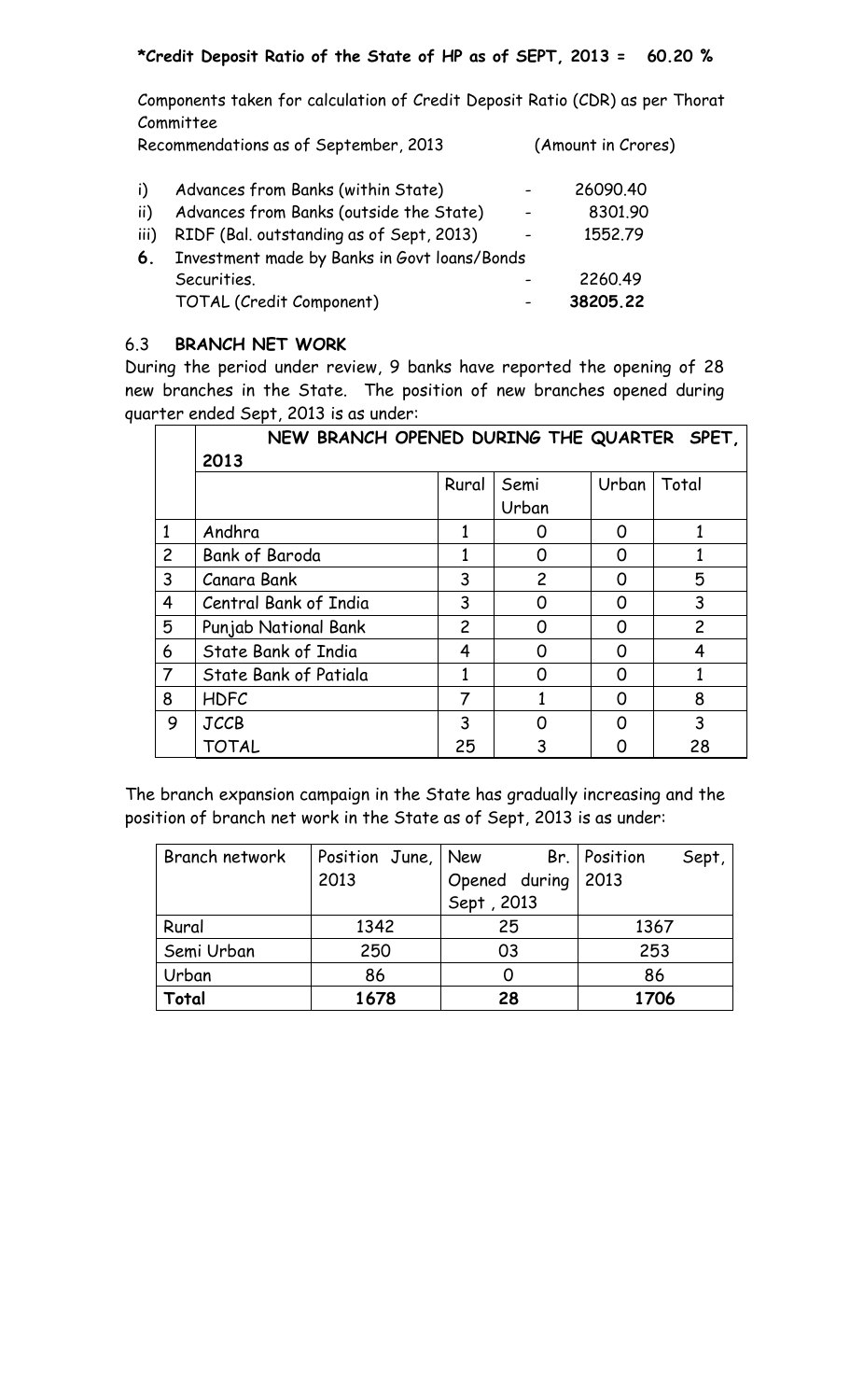## The position of banking outreach in Himachal Pradesh:

| S.No.          | Position                               | Status as of Sept, 2013 |
|----------------|----------------------------------------|-------------------------|
| 1              | Total number of branches               | 1706                    |
| $\overline{c}$ | Total number of rural branches         | 1367                    |
| 3              | Total number of Semi Urban branches    | 253                     |
| 4              | Total number of Urban branches         | 86                      |
| 5              | Total CBS branches                     | 1646                    |
| 6              | Total Non CBS Branches (LDB 49, KCC    | 60                      |
|                | 11)                                    |                         |
| $\overline{7}$ | ATMs installed by Banks                | 1056                    |
| 8              | Branches dealing in foreign business   | 41                      |
| 9              | Branches having currency chest         | 54                      |
| 10             | Branches dealing Treasury Business     | 92                      |
| 11             | <b>Branches having Clearing Houses</b> | 25                      |
| 12             | Branches having Extension counters     | 34                      |
| 13             | Branches specified SME                 | 50                      |
| 14             | Branches specified USB                 | 46                      |
| 15             | Branches having BC model               | 170                     |
| 16             | Branches having Business facilitator   | 302                     |

Member banks are requested to improve the achievement under National parameters laid down by RBI specially under DRI advances.

(ACTION ALL BANKS)

# AGENDA ITEM NO -7

#### **Review of Performance under Centrally Sponsored Schemes:**

## **7.1 LAUNCHING OF NATIONAL RURAL LIVELIHOOD MISSION (NRLM) AAJEEVIKA IN HIMACHAL PRADESH**

Sh. Rajiv Sharma, CEO, HPSRLM apprised the House about sponsoring of 327 fresh loan applications under NRLM to various banks in nine districts of which 22 cases were sanctioned and 302 number of cases pending with banks for disposal. Disrictwise Blockwise /Bankwise list of pendency have been circulated to all LDMs to expedite the matter. It has decided that latest status on the pendency should be collected by LDMs and report may be given to Convenor Bank by 8.1.2013. The Convenor Bank vide letter dated 31.12.2013 has also advised the LDMs to comply the decision. It has further decided that no application should be rejected at the Branch Manager level and it should be routed through the next higher authority.

The House has been apprised about the recent guidelines issued by GOI/NABARD in connection with application of rate of interest on NLRM financing. A copy of circular has been circulated to all member banks/LDMs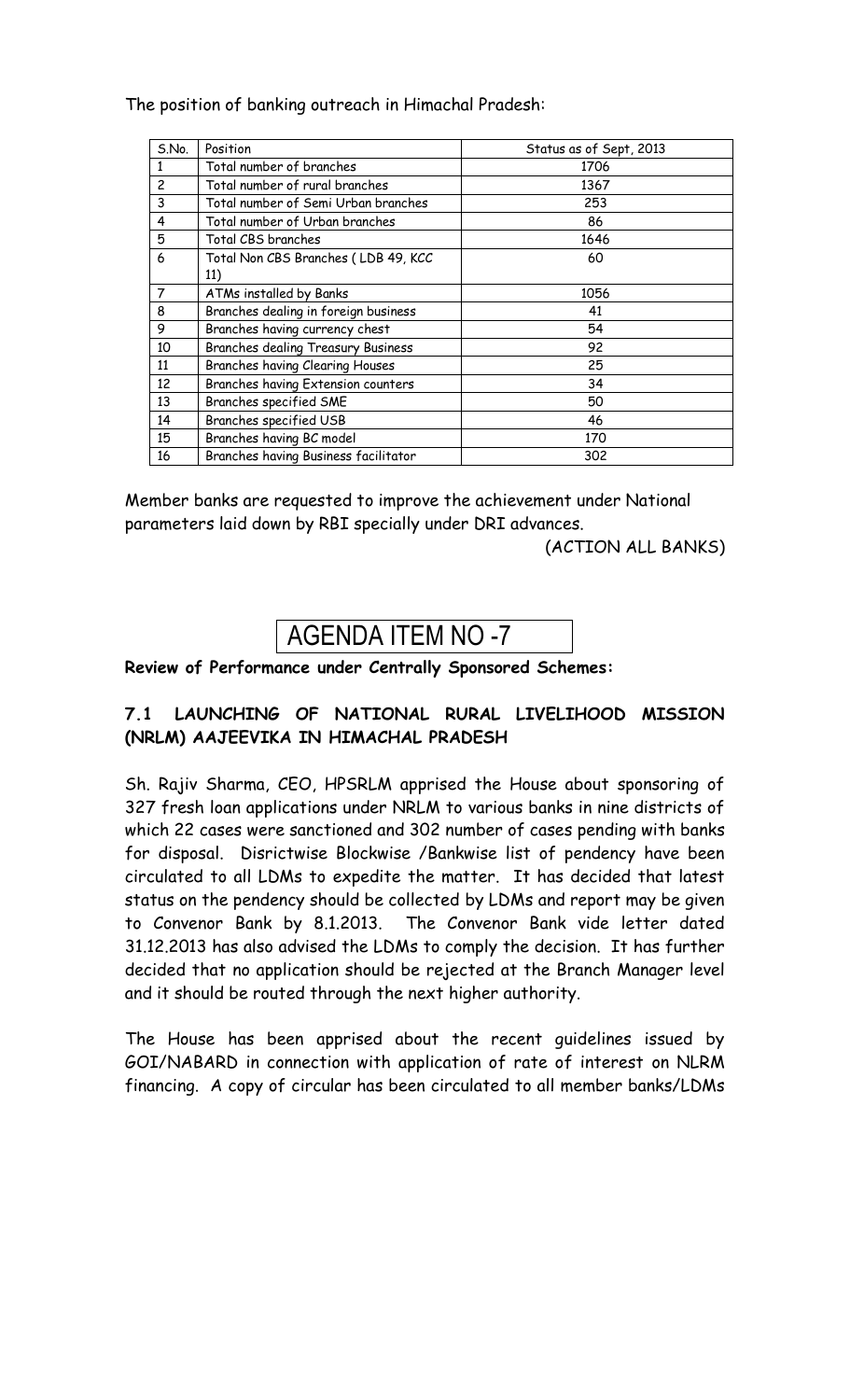with the request to further send the communication to all the bank branches under their jurisdiction. It has decided that UCO Bank will be the nodal bank for administration of interest subvention account in the State.

The House felt a need to strengthen sensitization of the scheme at the grass route level and it has decided to constitute district level NRLM coordination Committee and hold a sensitization workshop on NRLM on any suitable date in the month of January, 2014 jointly by lead bank/DRDA.

It has decided to finalize a common loan application format and other formalities to be completed under NRLM in consultation with major banks/NABARD within a week's time for the use at BDO level. The Rural Development Department has fixed a date of meeting to be held on 6.1.2014 for the purpose.

In addition to above the LDM Sirmour informed that about 900 Women SHGs has been formed in the district with the help of NGO out of which only 67 were credit linked. He has reported that rate of interest i.e. base rate + 5% has been stipulated in the RBI guidelines whereas lower rates are charged from other districts to SHG financing under NRLM. Similarly LDM Mandi informed that more number of SHG Groups for Dairy activities has been formed and there is a lack of Vetenary Doctors services Members also raise a query to provide interest incentive in case the account turned NPA after a year. These matters may be examined by the Department if required a clarification from GOI can be sought. The introduction of interest subvention applicable under NLRM for the state of Himachal Pradesh is as under:

NRLM has a provision for interest subvention, to cover the difference between the Lending Rate of the banks and 7%, on all credit from the banks.financial institutions availed by women SHGs, for a maximum of Rs. 3,00,000/- per SHG. This will be available across the country in two ways.

- a. In 150 identified districts (2 Districts of Himachal Pradesh Mandi & Shimla in 2013-14), banks will lend to all the women SHGs @ 7% upto an aggregated loan amount of Rs. 3,00,000/-. The SHGs will also get additional interest subvention of 3% on prompt payment, reducing the effective rate of interest to 4%.
- b. In the remaining districts, NRLM complaint women SHGs registered with HPSRLM are eligible for interest subvention to the extend of difference between the lending rates and 7% for the loan upto Rs. 3 lakhs, subjected to the norms prescribed by the HPSLRM. This part of the scheme will be operationlized by HPSRLM.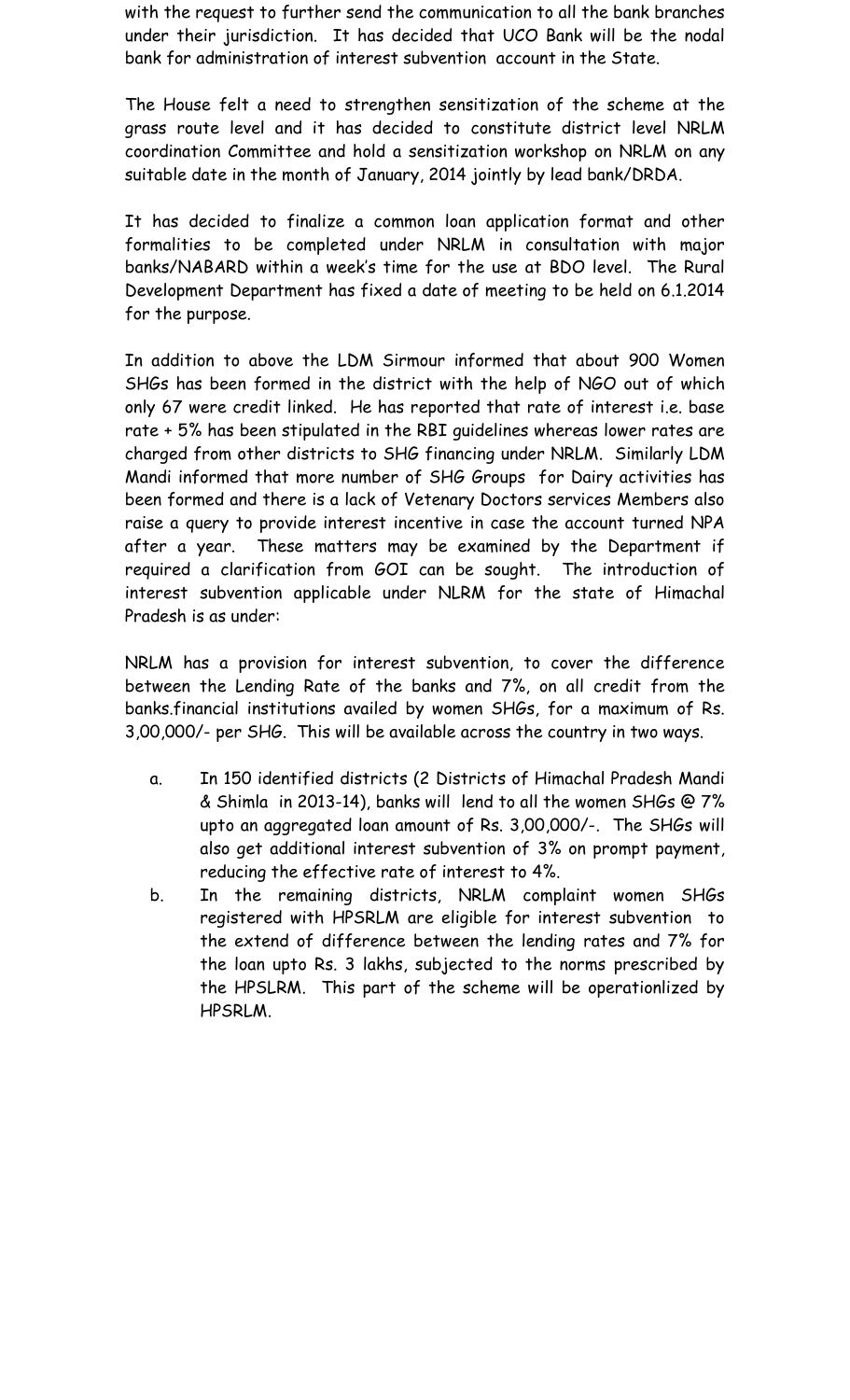All the decisions mentioned above has been taken under ATR. The Controlling Heads of Banks/LDMs are requested to take necessary action on all suggested decisions to the Convenor Bank for placing the progress in the next meeting.

### (ACTION; LDMs/BANKS/CONVENOR BANK)

## **7.2 PROGRESS UNDER PRIME MINISTER EMPLOYMENT GENERATION PROGRAMMES (PMEGP) 2012-13 AS OF Sept, 2013**

The Convenor Bank informed that 388 loan proposals were sanctioned by banks upto September, 2013 against the revised target of 1619.

The districtwise consolidated progress position as of September, 2013 is given below:

| Agency       | $2013 - 14$      | Proposal disbursed | disbursed<br>Amt. |
|--------------|------------------|--------------------|-------------------|
|              | (Revised Target) | by banks (Nos.)    | in Crores         |
| <b>KVIC</b>  | 485              | 70                 | 2,00              |
| <b>KVIB</b>  | 485              | 96                 | 4.23              |
| <b>DIC</b>   | 649              | 222                | 10.61             |
| <b>TOTAL</b> | 1619             | 388                | 16.84             |

The Director KVIC is requested to expedite the sponsoring of more cases to banks by all implementing agencies in view of revised targets to be achieved during current fiscal.

(ACTION : KVIC)

## 7.4 **PROGRESS UNDER INDIRA/RAJIV AWAAS YOJANA FOR THE QUARTER ENDED SEPT, 2013**

The representative from Rural Development Department informed that so far 159 loan applications has been sponsored to different banks out of which 11 cases were sanctioned and 12 were rejected and the remaining 136 are lying pending with banks as of 26.11.2013. The Circle Head PNB requested the Department to send the branch wise pendency to all Controlling Heads as they are not aware of the position to expedite the pendency. Henceforth it has decided that a list of sponsored cases must be sent to Controlling Heads of Banks from concerned Department.

(ACTION: RDD)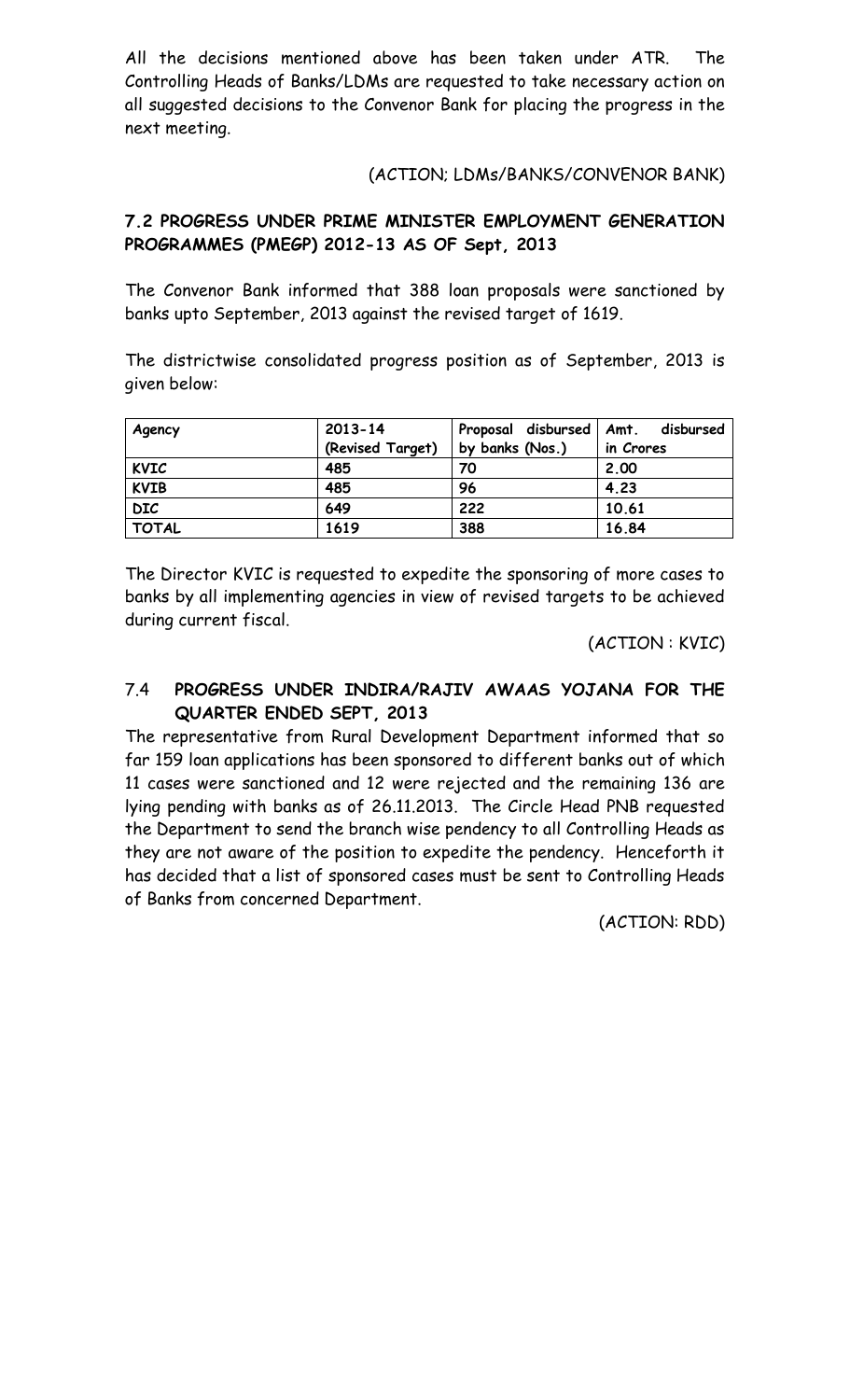## 7.4 **PROGRESS UNDER SWARAN JAYANTI SHAHRI ROJVAR YOJANA (SJSRY) FOR THE QUARTER ENDED SEPT, 2013**

The House observed very slow progress so far achieved under the scheme in the State against the allocated target fixed for the State. The Department of Urban Development is requested to take up the matter with all Urban Local Bodies to sponsor sufficient number of cases to banks and all such applications must be routed through Lead Distt. Offices in order to have a close monitoring.

(ACTION : URBAN DEV. DEPARTMENT)

## **7.6 IMPLEMENTATION OF RAJIV RINN YOJANA (RRY)**

**The Convenor Bank informed that a new scheme has been launched for construction of Houses meant for economically weaker section of society /low income groups. The detailed guidelines of the scheme has already been incorporated in the 120th SLBC Agenda booklet.**

**The Urban Development Deptt.is requested to popularize the scheme for the benefit of low income groups.**

**(ACTION : URBAN DEV. DEPTT)** 

## **7.7 LAUNCHING OF NATIONAL URBAN LIVELIHOOD MISSION**

**The Convenor Bank informed that a new scheme has been launched to cover Urban BPL families for self employment, skill development and to meet shelter needs.** 

**The Urban Development Deptt.is requested to popularize the scheme and sponsoring eligible loan proposals to banks for financing.**

**(ACTION : URBAN DEV. DEPTT)** 

#### **7.7 PROGRESS UNDER WEAVER CREDIT CARD**

The Convenor Bank has requested the member banks to furnish progress data under the scheme regularly as the same has been reviewed by ministry of Textile from time to time. As of Sept, 2013 Banks have reported issuance of only 44 WCCs amounting to Rs.32.38 lacs during the current fiscal. The Industry Deptt. is requested to expedite the sponsoring of cases to achieve the targets fixed for the State.

(ACTION: INDUSTRIES DEPTT.)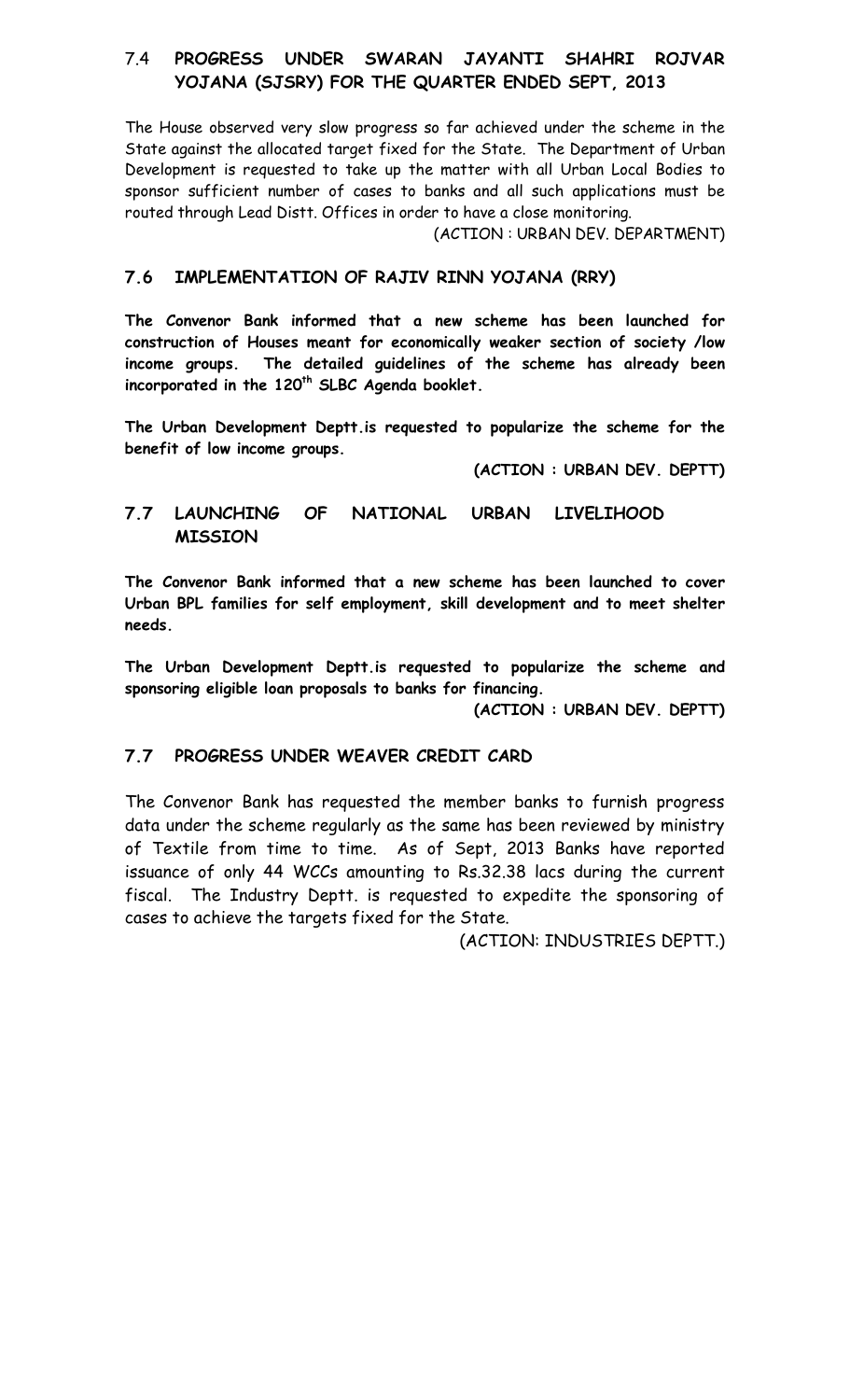# **AGENDA ITEM NO.8**

#### **8.1 Review of Recovery Performance of Banks in Himachal Pradesh.**

#### (Amt. in lacs) S.N o Sector | Demand | Recovery | Overdue | %age of Recovery 1 | Agriculture | 105103 | 79074 | 26029 | 75.23 2 MSE 255912 194156 61756 75.87 3 Housing 80422 58679 21743 72.96 4 Education 9427 6945 2482 73.67 5 OPS 26263 16693 9570 63.56 A Total Priority 477127 355547 121580 74.52 1 | Medium Enterprise | 41858 | 31945 | 9913 | 76.32

### **BROAD SECTOR WISE RECOVERY POSITION as of SEPT, 2013**

### **8.2 Recovery Position under Govt. Sponsored Programmes**: (Amt. in lacs)

Grand Total (A+B)  $\begin{array}{|c|c|c|c|c|c|} \hline \end{array}$  717834 | 538004 | 179830 | 74.95

2 | Other Non Priority | 198849 | 150512 | 48337 | 75.69 B | TOTAL-Non Priority | 240707 | 182457 | 58250 | 75.80

| S.             | Sector               | Demand | Recovery | Overdue | %age<br>of |
|----------------|----------------------|--------|----------|---------|------------|
|                |                      |        |          |         | Recovery   |
|                | <b>SGSY</b>          | 2318   | 1680     | 638     | 72,48      |
| $\overline{c}$ | <b>PMRY</b>          | 1509   | 775      | 734     | 51,36      |
| $\overline{3}$ | <b>PMEGP</b>         | 1649   | 1031     | 618     | 62.52      |
| $\overline{4}$ | <b>SJSRY</b>         | 130    | 76       | 54      | 58.46      |
| 5              | <b>SLRS</b>          | 46     | 24       | 22      | 52,17      |
| 6              | <b>REGP</b>          | 415    | 235      | 180     | 56.63      |
| $\overline{7}$ | <b>RURAL HOUSING</b> | 398    | 312      | 86      | 78.39      |
| 8              | <b>OTHERS</b>        | 3523   | 2111     | 1412    | 59.92      |
|                | <b>TOTAL</b>         | 9988   | 6244     | 3744    | 62.52      |

|    | 8.3 Agency-wise Recovery Position |        |          | (Amount in lacs) |          |
|----|-----------------------------------|--------|----------|------------------|----------|
| S. | Agency                            | Demand | Recovery | Overdue          | %age of  |
| No |                                   |        |          |                  | Recovery |
|    | Public Sector Banks               | 596509 | 458150   | 138359           | 76.81    |
| 2  | <b>RRBs</b>                       | 38345  | 32578    | 5767             | 84.96    |
| 3  | Cooperative Banks                 | 80373  | 45064    | 35309            | 56.07    |
| 4  | Private Banks                     | 2608   | 2212     | 396              | 84.82    |
|    | <b>TOTAL</b>                      | 717835 | 538004   | 179831           | 74.95    |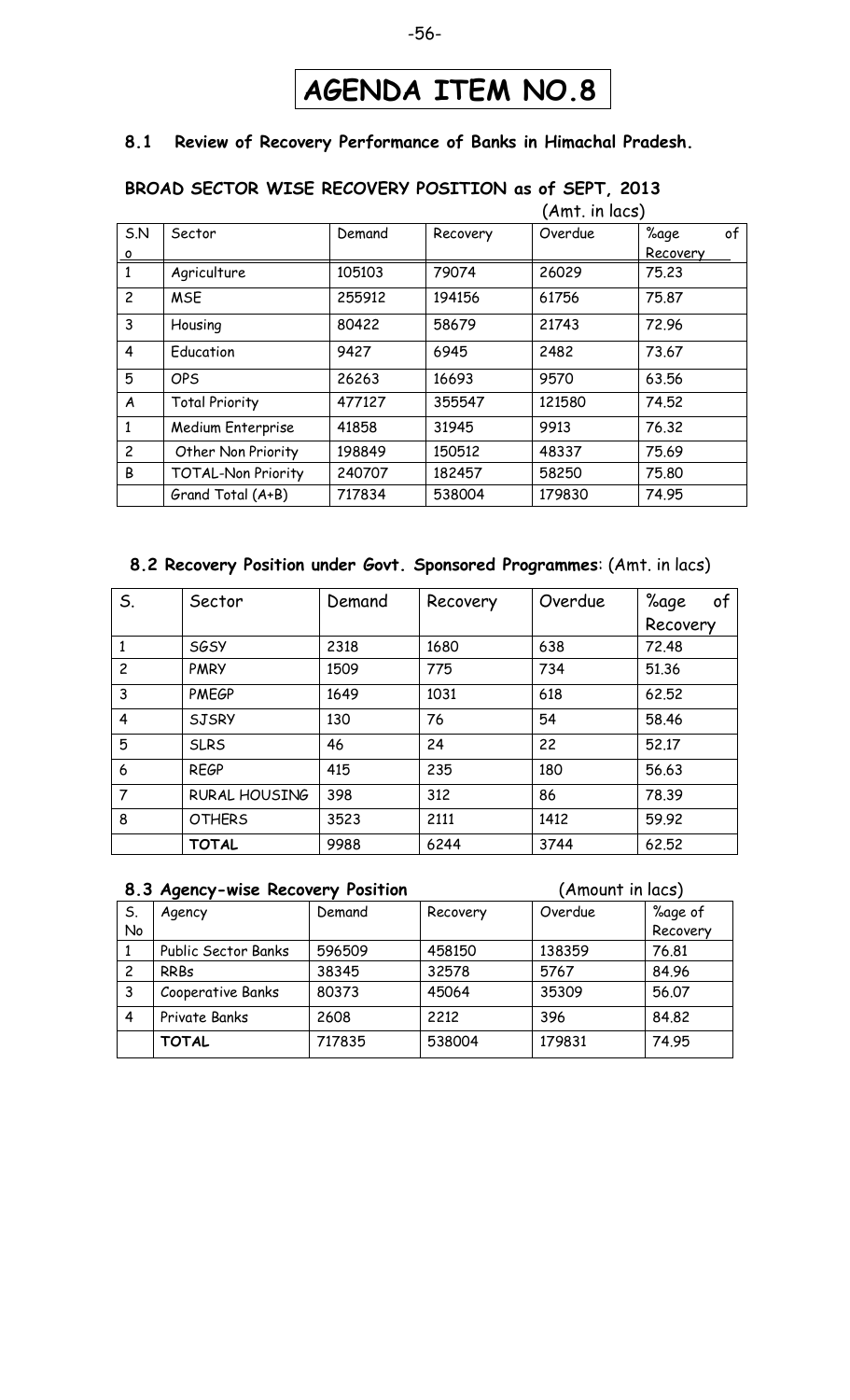### **8.4 Position of Certificate cases under HP Public Money Recovery Act, 2000 as of SEPT, 2013** 'Amt in Rs lacs

| $2000$ us $01$ OCT 1, 2019            |      |                      |
|---------------------------------------|------|----------------------|
|                                       | 2013 | Position as of SEPT, |
| Particulars                           | No.  | Amt.                 |
| Previous Pending recovery cases       | 4200 | 5212.09              |
| as of JUNE, 2013                      |      |                      |
| Fresh cases filed during the quarter  | 295  | 474.64               |
| Cases disposed off during the quarter | 61   | 125.13               |
| Cases pending as of SEPT, 2013        | 4434 | 5561.60              |
| Out of item 4 cases pending           |      |                      |
| A - up to period of one year          | 791  | 1395.33              |
| B - Beyond one year                   | 3643 | 4166.27              |
|                                       |      |                      |

**8.5 Non Performing Assets (NPAs) of Banks as of SEPT, 2013 in HP (Amount in Crores)**

| Particulars                               | Position as of SEPT 2013 |
|-------------------------------------------|--------------------------|
| Total Advances as on 30.9.2013            | 26090.04                 |
| Total NPA as on 30.9.2013                 | 1441.66                  |
| %age of NPA as on 30.9.2013 of Total Advs | 5.53                     |

### **Sectorwise position of NPA**

|                | Sector      | Amount in Crores | %age of NPA |
|----------------|-------------|------------------|-------------|
| 1              | Agriculture | 374.36           | 25.97       |
| $\overline{c}$ | <b>MSE</b>  | 282.33           | 19.58       |
| 3              | <b>OPS</b>  | 446.99           | 31.01       |
| 4              | <b>NPS</b>  | 337.98           | 23.44       |
|                | TOTAL NPA   | 1441.66          | 100         |

The House reviewed the Recovery Performance of Banks for the review period ended September, 2013 trough Power Point Presentation.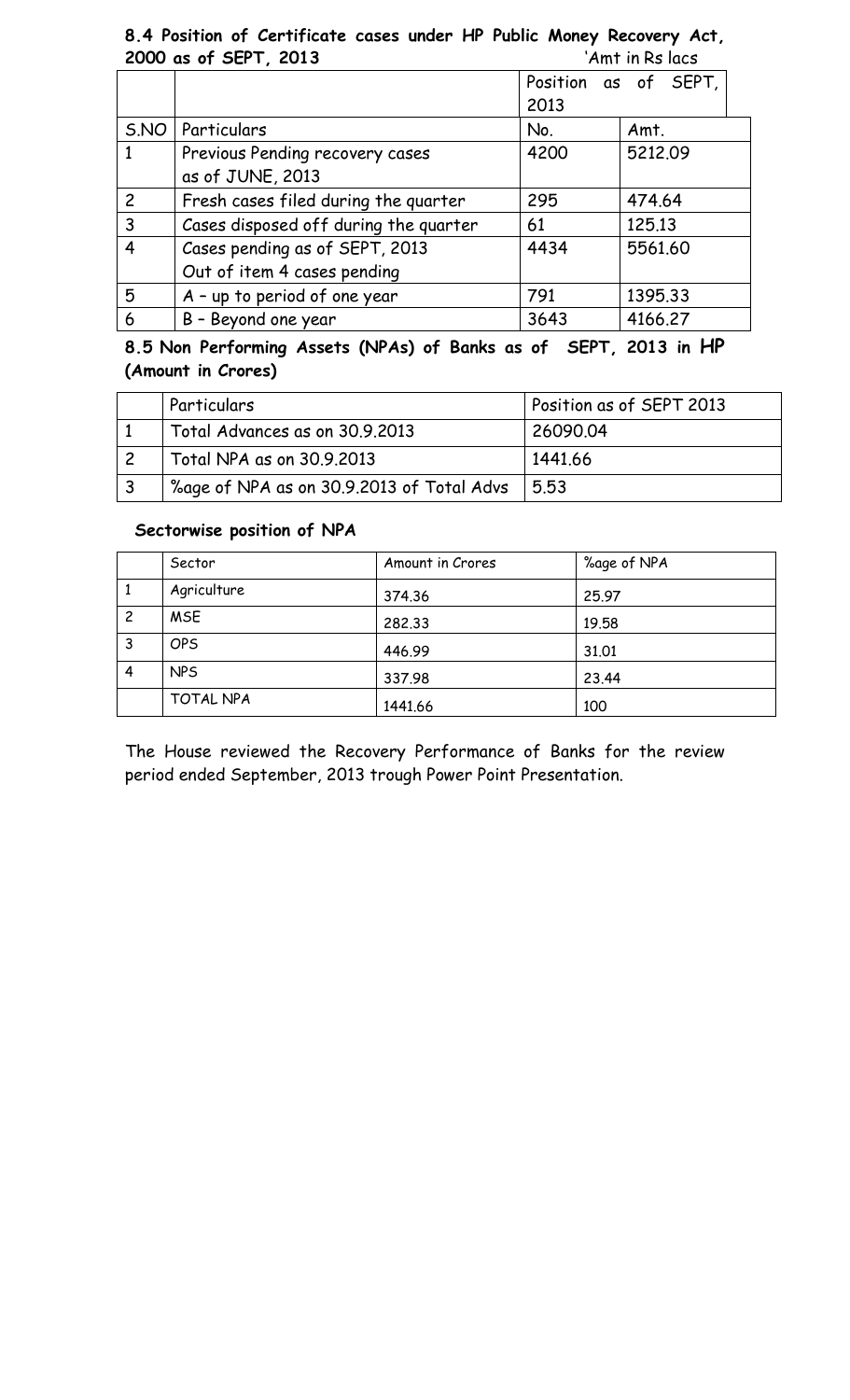# **AGENDA ITEM NO.9**

**Review of progress under Non Sponsored Programmes.**

**9.1 Progress under Kisan Credit Cards (KCC):**

**During the period under review 16522 fresh KCC with credit facility amounting to Rs.243.39 Crores were issued by Banks and cumulative position of KCC issued by banks in the State has gone upto 5.85 lakhs. It is reported that Banks has issued 51267 Rupay Credit Cards to KCC holders as of Sept, 2013. There is a wide gap of progress under KCC reported by Banks and LDMs as such it has henceforth decided to report only live KCC position for SLBC monitoring.**

**Member Banks are requested to provide Rupay Credit Cards to all KCC holders in a time bound manner.**

#### **9.2 Progress under Self Help Groups**

**During the period under review Banks has formed 803 new SHGs and 399 groups were given credit facility. The Micro-Finance movement in the State is picking up as the cumulative position of SHG credit linked groups reached at a level of 67070 numbers having balance outstanding Rs.349.11 Crores worked out as of Sept, 2013.** 

**Bankers are requested to submit SHG data as per the recommendations made by sub committee of SLBC to know the base data about the functional SHGs in the State to accommodate under NRLM. Banks are requested to report only live SHG data for SLBC monitoring.**

#### **9.3 Review of performance under Education Loans**

**Target for the current fiscal as communicated by MOF has been allocated to banks. During the period under review banks has sanctioned 1318 fresh loans amount to Rs.20.40 Crs. and cumulative position reached to 16709 number of Education loans having balance outstanding Rs. 349.69 Crs.**

**Member banks are requested to intensify their efforts to surpass the March, 2014 targets fixed by GOI in terms of physical 22637 no. of loans with balance outstanding Rs. 426.89 Crs.** 

#### **9.4 Review of performance under Housing Loans**

During the period under review Banks had sanctioned 5328 fresh housing loans amounting to Rs.287.53 Crores and cumulative position reached to 89594 no. of Housing loans having balance outstanding Rs.3727.26 Crs.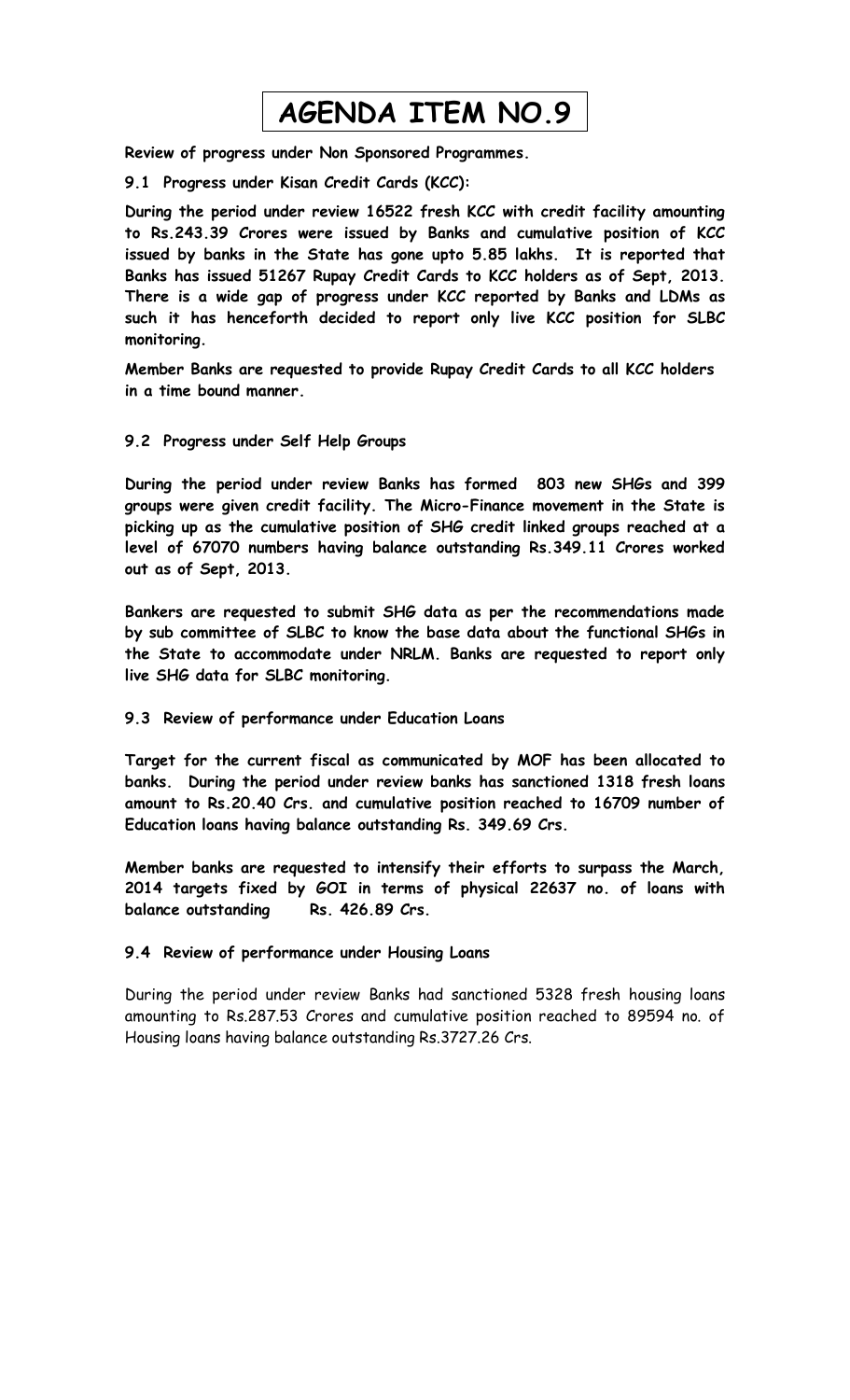## **9.5 Progress under other Misc. schemes (Amt.in lacs)**

| S.No. | Scheme                           | Ach.Sept, |        | 2013 Cumulative | position |
|-------|----------------------------------|-----------|--------|-----------------|----------|
|       |                                  | gtr       |        | Sept, 2013      |          |
|       |                                  | No.       | Amt.   | No.             | Amt.     |
| 1     | All type of Credit Cards         | 1860      | 624.86 | 45875           | 10684.00 |
| 2     | Joint Liability Group(JLGs)      | 23        | 34.80  | 940             | 650.25   |
| l3    | <b>Basic SB Deposit Accounts</b> | 65444     |        | 2292.66 1072908 | 65229.08 |
| l4    | Migrate Labour a/cs opened       | 564       | 11.70  | 2406            | 72.00    |
| 5     | <b>Street Vendors</b>            | 126       | 1.71   | 789             | 13.40    |
| 6     | Weaver Credit Card               | 44        | 32.38  | 157             | 119.35   |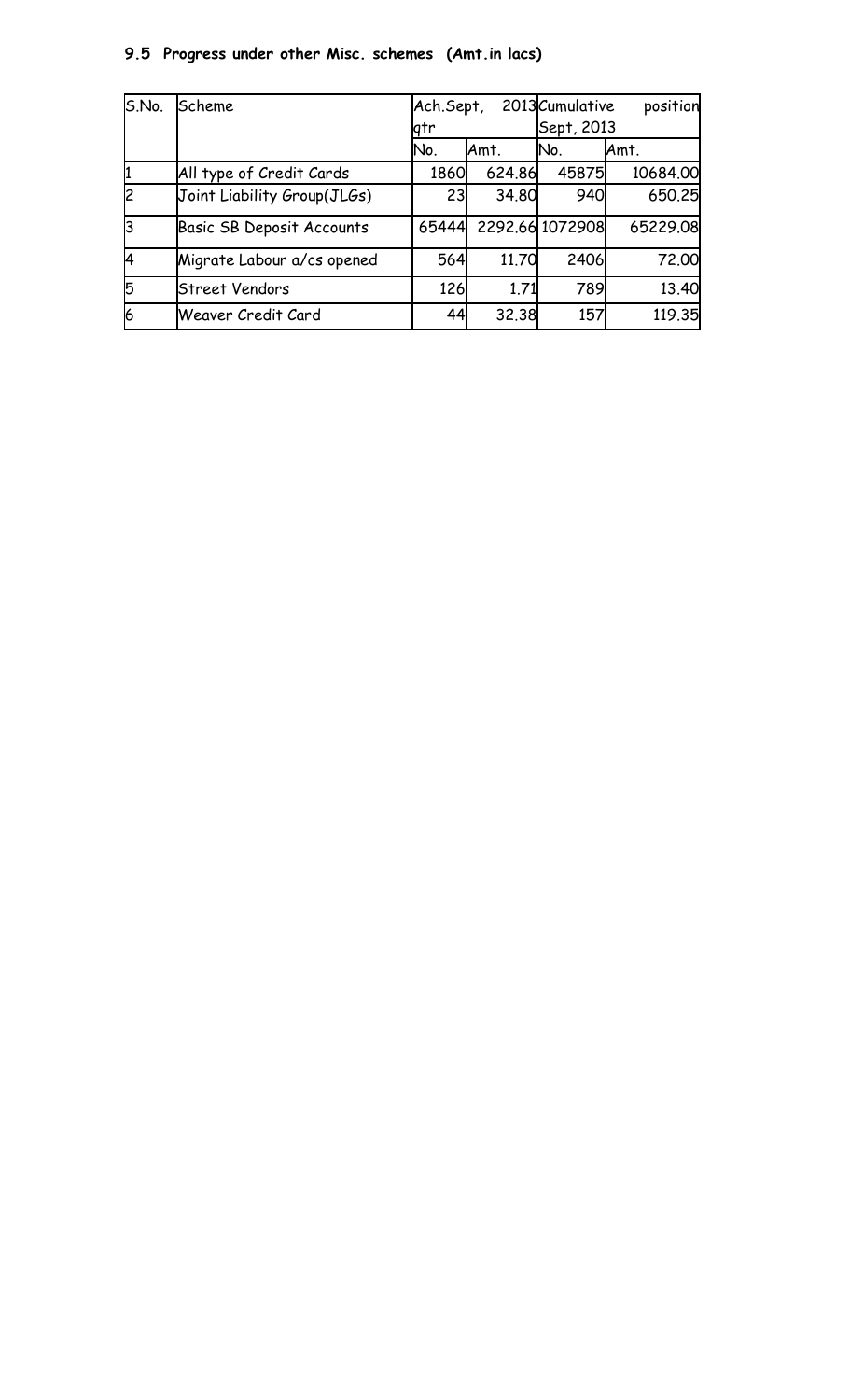**130th STATE LEVEL BANKERS COMMITTEE MEETING OF HIMACHAL PRADESH HELD ON 27TH DEC, 2013 AT REGENCY HALL HOTEL HOLIDAY HOME SHIMLA.**

#### **List of Participants**

| Ι.  | Chief Guest | Sh.P.Mitra, IAS<br>Addl. Chief Secretary to the Govt. of HP    |
|-----|-------------|----------------------------------------------------------------|
| II. | Chairman    | Sh.S.Chandrasekharan<br>Executive Director,<br><b>UCO Bank</b> |

#### III **Government of Himachal Pradesh & Related Agencies:**

#### **SARVASHRI:**

| $\mathbf{1}$            | Dr.Shrikant Baldi, IAS | Principal Secy. Finance, Govt. of HP, Shimla       |
|-------------------------|------------------------|----------------------------------------------------|
| $\overline{c}$          | Smt. Upma Chawdhary,   | Principal Secretary-RD, Govt. of HP, Shimla        |
|                         | <b>IAS</b>             |                                                    |
| 3.                      | Dera Singh Negi        | Director Land Records, Govt. of HP, Shimla         |
| $\overline{\mathbf{4}}$ | Dr.Gurdev Singh        | Director Horticulture, Govt. of HP, Shimla         |
| 5.                      | Prityu Mandal          | Director Food & IT, Govt. of HP, Shimla            |
| 6                       | Dr.Chand Prakash       | Joint Director, Urban Development, Govt. of HP     |
| $\overline{7}$          | Satish Choudhary       | Jt.Director Industries, Govt. of HP, Shimla        |
| 8                       | K.S.Dhaulta            | Jt.Registrar, Deptt. of Coop. Govt. of HP          |
| 9                       | P.S.Parmar             | Jt.Director Agri, Govt. of HP, Shimla              |
| 10                      | Rameshwar Sharma       | Additional Director, SC, OBC & Min. Affairs        |
| 11                      | Dr. W.S.Rana           | Dy.Director, Animal Husbandry, Govt. of HP, Shimla |
| 12                      | Anil Samwal            | Dy. Director, DIT, Govt. of HP, Shimla             |
| 13                      | Nalin Mahajan          | OSD (Finance), Govt. of HP, Shimla                 |
| 14.                     | M.S.Thakur             | Dy. Secy, Revenue Deptt, Govt. of HP, Shimla       |
| 15                      | Rajeev Sharma          | CEO, NRLM, HP Govt. Shimla                         |
| 16                      | Robin George           | Paroject Director, NLRM, Deptt. of RD, Shimla      |
| 17                      | Sher Singh Sharma      | Dy.Secy, Agriculture Deptt.Govt. of HP, Shimla     |
| 18                      | Dr.Onkar Thakur        | Programme Officer, Dte. of WCD, HP                 |
| 19                      | V.P.S.Tomar            | Asst.Director, KVIC, Shimla                        |
| 20                      | Sanjeev justa          | Nodal Officer, KVIB, Shimla                        |
| 21                      | Rakesh Kumar           | EO, KVIC, Shimla                                   |
| 22                      | Anil Gomma             | Information Officer, I&PR, Govt. of HP, Shimla     |

#### **IV RESERVE BANK OF INDIA, NABARD, NHB,SIDBI**

#### SARVASHRI:

| Padma Raghunathan | Chief General Manager, NABARD, Shimla |
|-------------------|---------------------------------------|
| S.S.Saha          | General Manager, NABARD, Shimla       |
| Ramesh Chand      | AGM< RBI, Shimla                      |
| Ravi Rawal        | Manager, RBI, Shimla                  |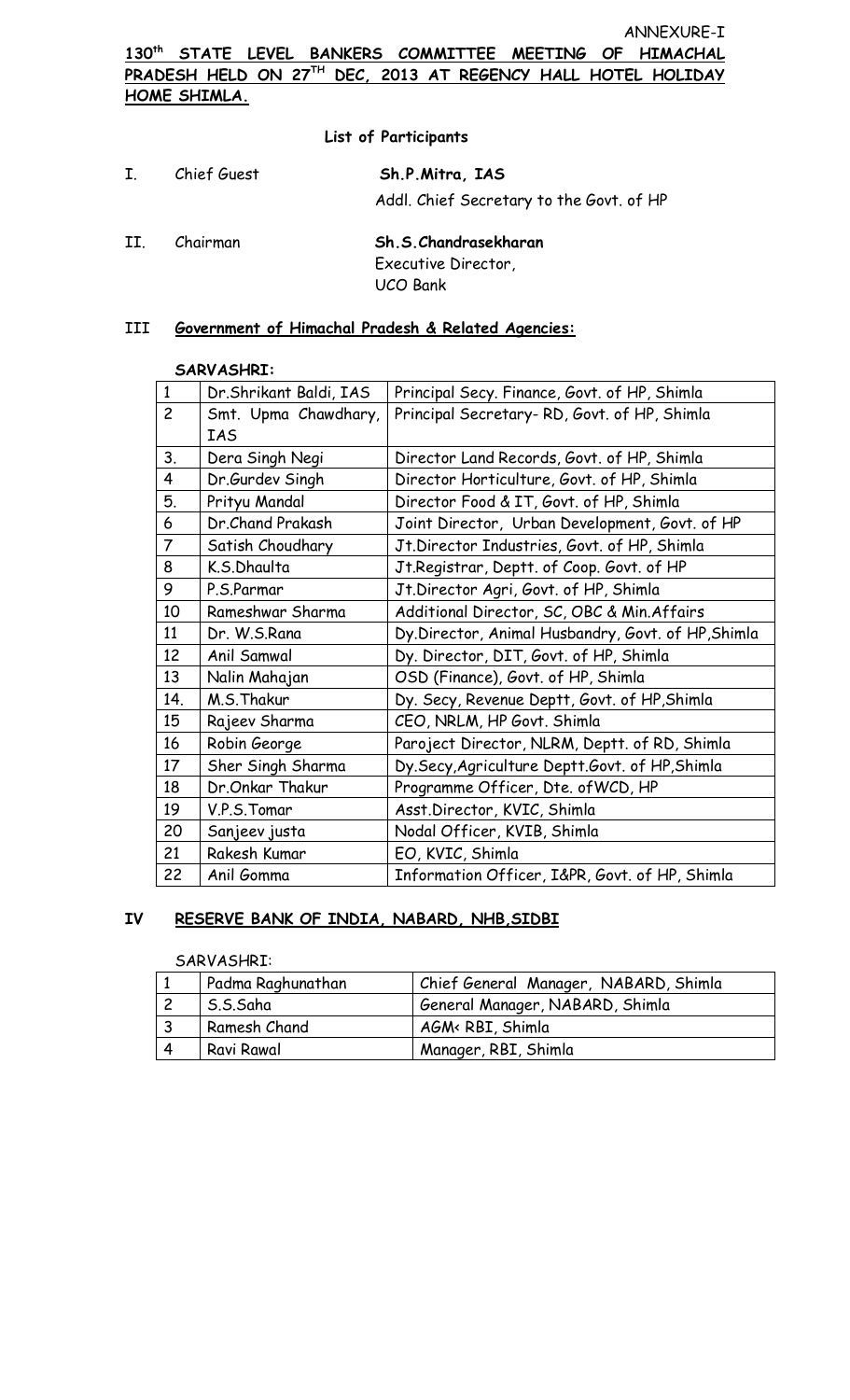#### **V LEAD DISTRICT MANAGERS:** SARVASHRI

|                | K.C.Sharma         | LDM-Bilaspur |
|----------------|--------------------|--------------|
| $\overline{c}$ | L.R. Thakur        | LDM-Chamba   |
| 3              | P.K.Agarwal        | LDM-Hamirpur |
| $\overline{4}$ | Jai Prakash Panwar | LDM-Kinnour  |
| 5              | R.S.Rohil          | LDM - Kangra |
| 6              | P.K.Walia          | LDM - kullu  |
| $\overline{7}$ | Amar Singh Thakur  | LDM-Mandi    |
| 8              | RakeshVerma        | LDM-Sirmaur  |
| 9              | Kartar Singh       | LDM-Shimla   |
| 10             | K.K.Verma          | LDM-Solan    |
| 11             | B.S.Saini          | LDM-Una      |

## **COMMERCIAL BANKS:**

#### SARVASHRI

| $\mathbf{1}$   | Dr.S.K.Nandi       | General Manager & Convenor, SLBC. UCO Bank, |
|----------------|--------------------|---------------------------------------------|
| $\overline{c}$ | U.C.Sharma         | DGM, UCO Bank, Zonal Office, Shimla         |
| 3              | V.K.Goyal          | DGM, PNB, Circle Office, Shimla             |
| 4              | S.K.Sharma         | DGM, PNB, FGM office, Shimla                |
| 5              | V.K.Mahendru       | DGM, CBI, Shimla                            |
| 6              | Rakesh Arora       | DGM, SBOP, Chandigarh                       |
| $\overline{7}$ | T.B.Negi           | AGM, UCO Bank, ZO, Solan                    |
| 8              | T.N.Sharma         | AGM, UCO Bank, ZO, Dharmshala               |
| 9              | Rakesh Teji        | AGM, SBI, Admn.Office, Shimla               |
| 10             | Prem lal           | Sr.Manager, IOB, Shimla                     |
| 11             | Surjit Singh       | Chief Manager, BOB, Shimla                  |
| 12             | Mukesh Kumar       | Chief Manager, Allahabad Bk, Shimla         |
| 13             | Vikas Mehta        | Chief Manager, Canara Bank, Shimla          |
| 14             | P.N.Swarup         | Chief Manager, Indian Bank, Shimla          |
| 15             | Markandey Yadav    | Chief Manager, UBI, Shimla                  |
| 16             | Wazir Singh        | Chief Manager, OBC, Shimla                  |
| 17             | Chander Mohan      | Manager, Bank of India, Chandigarh          |
| 18             | S.C.Singh          | Asst.Branch Manager, Vijaya Bank, Shimlas   |
| 19             | Dev Raj Rana       | Sr.Brn.Manager, Syndicate Bank, Shimla      |
| 20             | <b>B.S.Chahel</b>  | Br.Manager, Bank of Maharashtra, Shimla     |
| 21             | Manoj Kumar Sharma | Sr.Manager, Dena Bank, Shimla               |
| 22             | Amarjit Katoch     | Sr. Manager, Corporation Bank, Shimla       |
| 23             | Mohit Crackta      | Agri.Finance Officer, CBI, Shimla           |
| 24             | Harish Kumar       | Br.Head, United Bank of India, Shimla       |
| 25             | Deepak Kumar       | Manager, P&SB, Shimla                       |
| 26             | M.J.Amla           | Senior Manager, SLBC, UCO Bank, ZO, Shimla  |
| 27             | O.P.Panta          | Senior Manager, P&D, UCO Bank, ZO, Shimla   |
| 28             | Ravi Thakur        | Sr. Manager, Recovery, UCO Bank, ZO, Shimla |
| 29             | C.L.Sharma         | Sr.Manager, GAD, UCO Bank, ZO, Shimla       |
| 30             | Deepak Sharma      | Manager, UCO Bank, Solan                    |
| 31             | M.L.Sharma         | Manager, PS, UCO Bank, Shimla               |
| 32             | Jasbir S Rajput    | Officer, SLBC, UCO Bank, ZO, Shimla         |
| 33             | Devinder Kalsi     | Officer, ZITC, UCO Bank, ZO, Shimla         |
| 34             | Gurdeep            | Officer, OL, UCO Bank, ZO, Shimla           |